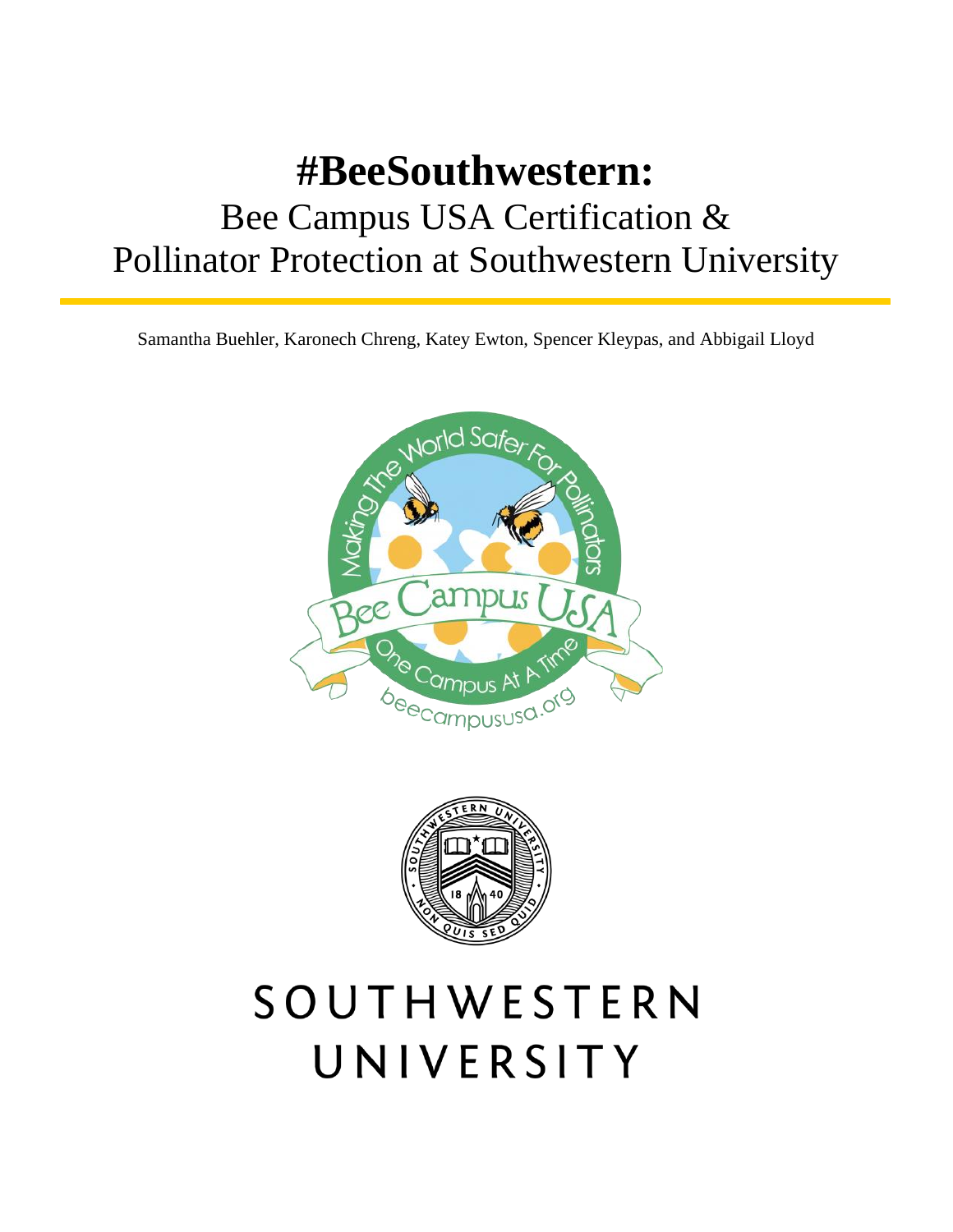## **Table of Contents**

| 2.3. Universities as the Forefront of Social Change and Strategies to Protect Biodiversity8 |
|---------------------------------------------------------------------------------------------|
|                                                                                             |
|                                                                                             |
|                                                                                             |
|                                                                                             |
|                                                                                             |
|                                                                                             |
| 3.2.1 Programs Supporting Biodiversity and Sustainability at Southwestern 18                |
|                                                                                             |
|                                                                                             |
|                                                                                             |
|                                                                                             |
|                                                                                             |
|                                                                                             |
|                                                                                             |
|                                                                                             |
|                                                                                             |
|                                                                                             |
|                                                                                             |
|                                                                                             |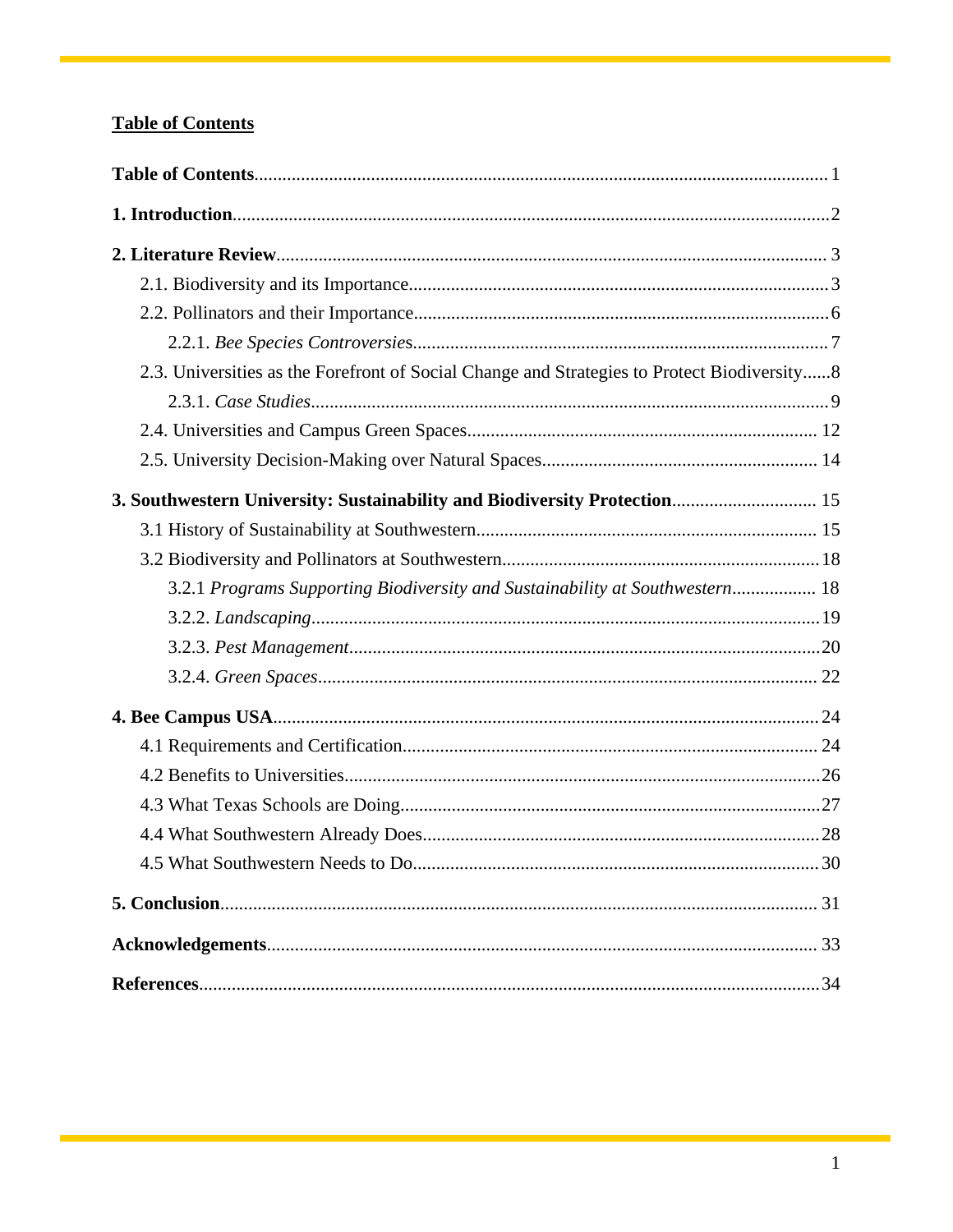## **1. Introduction**

Ecological biodiversity is the cornerstone of sustainability. The complex relationships between organisms within an ecosystem are responsible for the health and regulation of their environment. Without this intricate web of predation, pollination, and resource partitioning, life itself would be impossible to maintain. This is due to the reliance of ecosystem services on the diversity of the ecosystem's inhabitants — these vital services include the removal of waste products, the creation of clean soil, air, and water, and the production of food for both human beings and other organisms. Pollinator diversity in particular is a major driver of human agriculture. Globally, pollinators are responsible for the production of 87 of the most consumed food crops, including tomatoes, grapes and apples, affecting roughly a third of all agricultural land (FAO, 2018). Diversity in agroecosystems is equally important, as soil biota and the genetic resources of the crops themselves contribute to greater system resilience to disruption (FAO, n.d.).

The protection of pollinator species is doubly important considering the ongoing Holocene extinction, characterized by the endangerment and disappearance of countless species worldwide (Ceballos & Ehrlich, 2018). In fact, since 1970, 76% of freshwater wildlife, 39% of marine wildlife, and 39% of terrestrial wildlife have been lost due to climate change, habitat disruption, and over-consumption (WWF, 2014), and in North America, over the past two decades alone, many species of native bumblebees (genus *Bombus*) have experienced up to a 96% population decline due to introduced pathogens and competition from non-native bees, and have seen up to an 87% reduction in their foraging ranges (Cameron et al., 2011).

Institutions of higher education provide excellent settings for taking action on pollinator and biodiversity loss. In a physical sense, college campuses provide hundreds of thousands of acres of green space to experiment with the implementation of sustainable landscaping and gardening practices, with the ten largest campuses in the U.S. owning over 113,625 acres (Egan, 2019). In terms of intellectual resources, universities have historically and continue to serve as sites for the proliferation of social activism, and in recent decades various organizations and agreements have been focused specifically on promoting universities as drivers of ecological sustainability and social equity. When Southwestern University (SU) signed the American College and University Presidents' Climate Commitment, then-President Jake B. Schrum said that "colleges and universities like Southwestern … have an obligation to be models for their students' support for sustainability, which is absolutely crucial to saving our planet" (SU, n.d.b).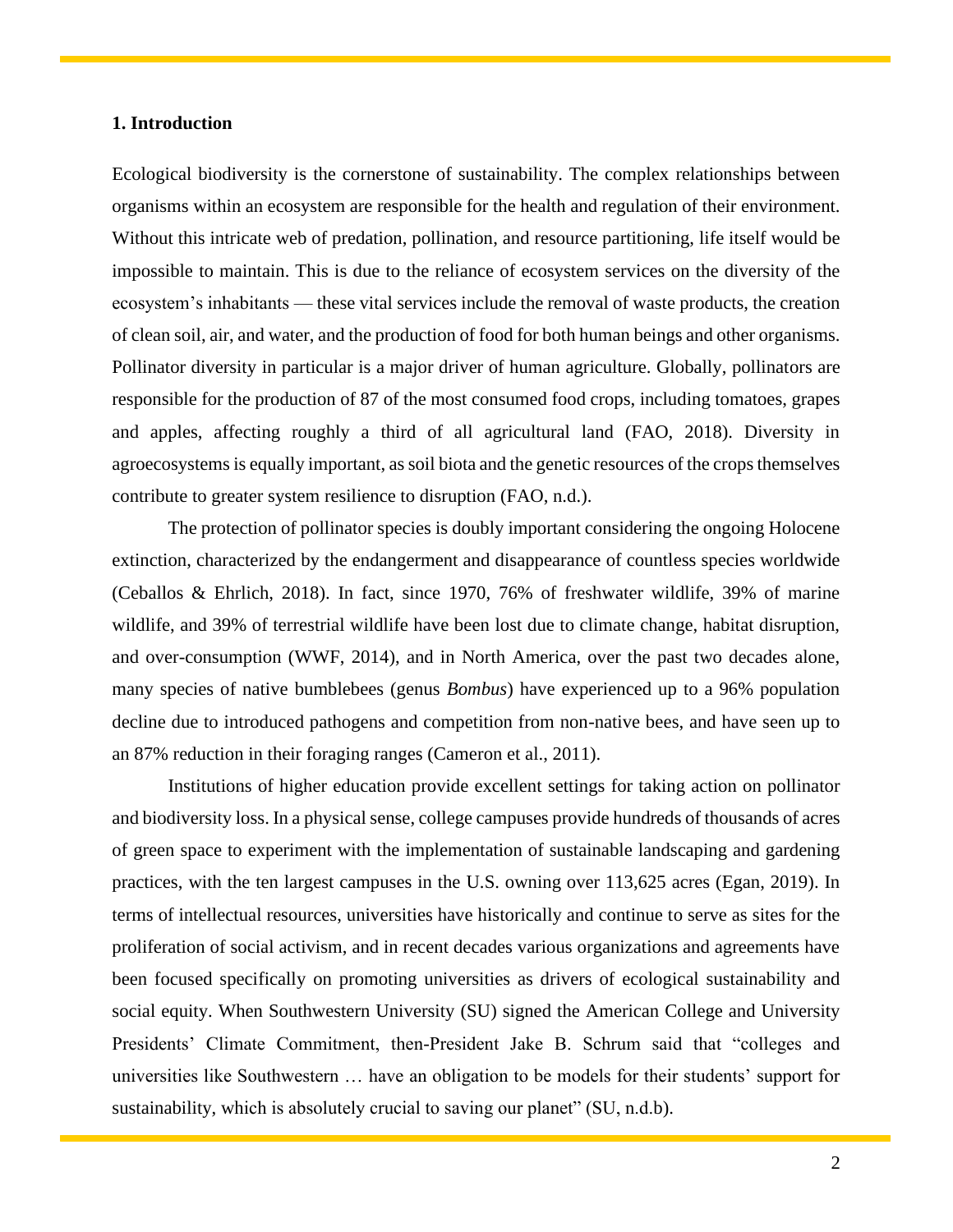This group affirms President Schrum's assertion that college campuses will play a crucial role in devising and practicing the solutions to humanity's greatest ecological threats. It is upon this conviction that we aim to realize our goal of improving the resilience and efficacy of our local environment by promoting biodiversity and pollinator protection on our college campus. It is our hope to preserve the physical and spiritual resources the natural world provides for future generations of students, faculty, and staff, as well as for the city community at large.

The literature review will also discuss our decision to engage in environmental activism in a university setting, which is due to the complex and large-scale challenges of climate change, and because of the nature of college campuses themselves. Universities, suggests Kermath (2007), have historically been the primary breeding grounds for social movements, and their prestige allows them the capacity to impact both policy formation and public sentiment. By serving as media for interdisciplinary research and discourse, as well as producers of innovative technologies, institutions of higher education are uniquely equipped to help combat and mitigate the negative impacts of climate change. From the management of surrounding wild spaces to the meticulous maintenance of sports fields and lawns, the practical solutions to climate change and biodiversity loss will likely be initiated at a university

The following section of the paper details the history of activism and the contemporary practices of SU in Georgetown, Texas. This history affirms that SU is an apt site for conducting such types of initiatives. The final portion discusses the primary avenue we have decided to pursue in our efforts to improve campus biodiversity: the acquisition of certification by the Bee Campus USA program. In addition to protecting local native wildlife, we expect our project to bring esteem to the college and to lengthen its impressive list of environmentally conscious enterprises.

## **2. Literature Review**

## <span id="page-3-0"></span>*2.1. Biodiversity and its Importance*

Terms such as biological diversity, natural diversity, and species richness have a recorded history dating back to the early twentieth century, most of which referred to the variety of plant and animal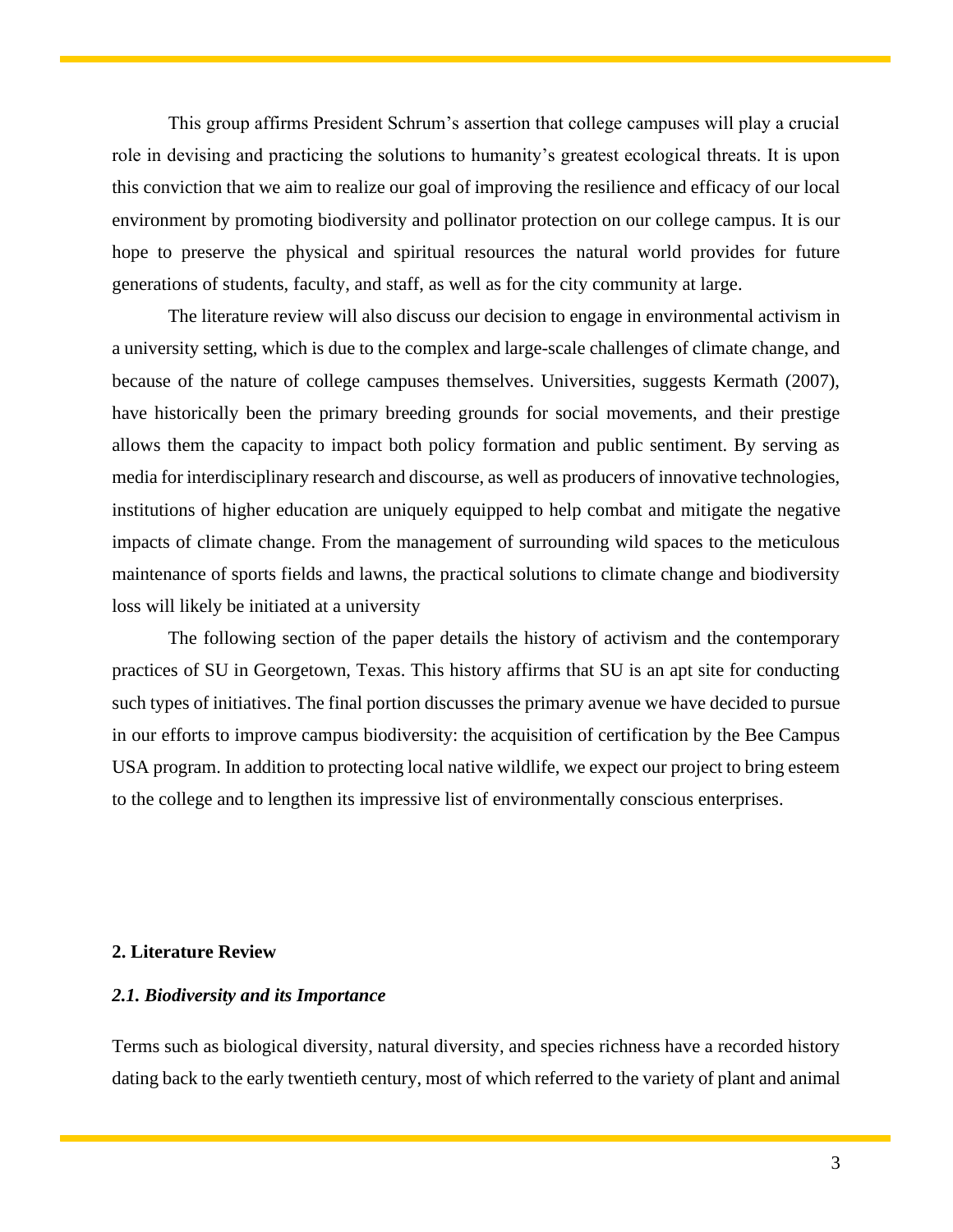species within a given boundary. The word biodiversity was first introduced to the scientific community by biologist Walter Rosen during the National Forum on BioDiversity in 1986 (Wilson, 1988). Its usage has most often been within the context of habitat alteration and species decline, and the concept of ecological diversity is therefore inextricably linked with the field of conservation biology, which seeks to manage the Earth's natural resources in such a way as to protect its species, habitats, and ecosystems (Soulé, 1986).

The definition agreed on by the United Nations (UN) during the 1992 Earth Summit continued this common understanding of the term biodiversity. However, a notable development in our conceptualization of diversity is the inclusion of variation not just between species (interspecific diversity) but within them as well (intraspecific or genetic diversity). Therefore, within a given location, biodiversity can encompass:

- 1. Species diversity, based on the number of taxonomically unique species, usually those which are endemic and found nowhere else;
- 2. Ecological diversity, based on the number of unique ecosystems and/or habitats; and
- 3. Genetic diversity, based on the variation of genetic material between members of a single species (DeLong, 1996).

Biological diversity can be found wherever life flourishes on Earth, although the regions with the highest levels of diversity are typically situated in the tropics. This has led to an unequal latitudinal distribution, with a noticeable decline in biodiversity as latitudes increase. It is believed that the abundant warmth and sunlight found along the equator increase available biomass, reduce competition for resources, and therefore promote the greatest array of organisms, whereas the temperate zones produce a higher degree of speciation as organisms compete for limited ecological niches (Willig, Kaufman, & Stevens, 2003).

The importance of biodiversity becomes evident through the study of *ecosystem services*, a term coined in the 1970s to describe the various benefits that humans enjoy from healthy ecosystems. Per the Millennium Ecosystem Assessment (2005), functioning ecosystems are responsible for maintaining conditions suitable for both humans and the rest of the biosphere, including the provision of food, the regulation of climate, as well as non-material benefits such as recreation and spiritual value. While scientists, environmentalists, and economists have sought to place a monetary value on these services, others have asserted that because the human economy is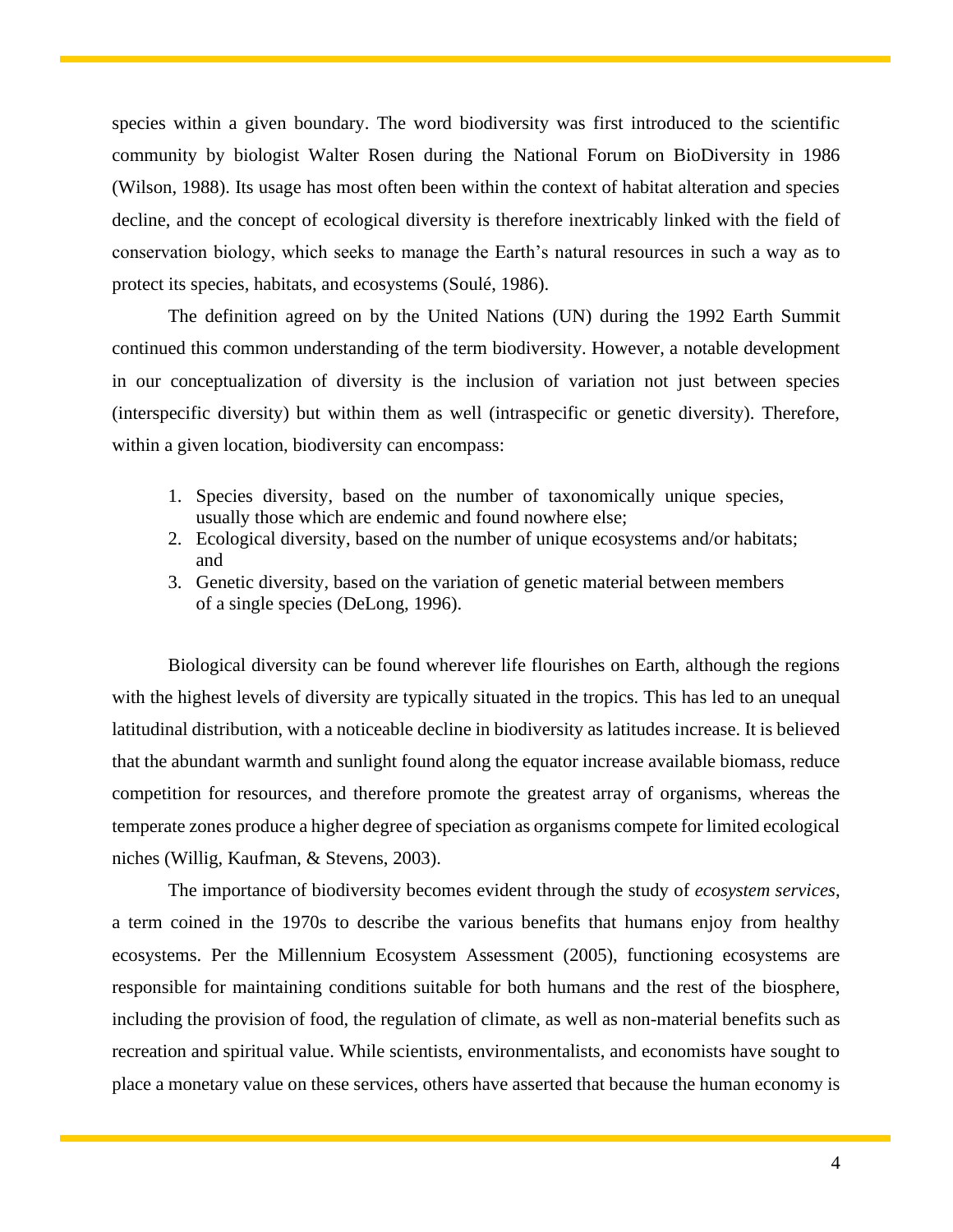situated within these vital ecosystem processes and is wholly dependent on them, quantifying their worth is pointless (Salles, 2011). While the relationship between biological diversity and ecosystem services is still being uncovered, Harrison et al. (2014) concluded in their review of over 500 studies that the interactions between a wider array of organisms was associated with more robust ecosystem services. Therefore, biodiversity is likely directly connected with the provision of crucial ecosystem services.

Just as biodiversity varies across the globe, its stability over time fluctuates immensely, as can be seen in the Earth's history of mass extinction events, during which the vast majority of living species disappeared from the fossil record. In modern times, anthropogenic climate change as well as habitat disruption, overexploitation, and pollution have led to what is now termed the Holocene extinction, an ongoing loss of species that includes the disappearance of American megafauna following the last Ice Age and the present-day endangerment of countless species worldwide (Ceballos & Ehrlich, 2018). The impacts of these losses will be felt around the world, as the ecosystem services all living things depend on begin to erode. Unfortunately, the negative effects may also compound one another in a positive feedback loop, in which the loss of one species results in the greater likelihood of another, and the consequence of that loss worsens an environmental issue. For example, the loss of diversity amongst animals which act as natural pest controls will likely result in a rise in the populations of disease-bearing insects such as mosquitos, a very serious implication for the mitigation of the spread of tropical infectious diseases (Cardinale et al., 2012).

Biological diversity is not, therefore, simply a matter of having an array of butterflies to look at or a vast field of flowers to smell, but rather a crucial component of our existence on this planet. The efforts of conservation biologists are therefore paramount in the struggle to combat climate change and its impacts on humans and the biosphere. Soon the things which are in many places taken for granted — breathable air, potable water, a tolerable climate — may become quite scarce, should we fail to mobilize against our loss of biodiversity.

As the human population continues to grow and urbanize, urban landscapes, characterized by high populations at a high density, will continue to grow, which raises the question of how biodiversity can be included in these landscapes and how it can benefit an urban space (Dearborn & Kark, 2010). Motivations for biodiversity in urban spaces are those that will primarily benefit nature and humans: ecosystem services. These services within an urban space may take the form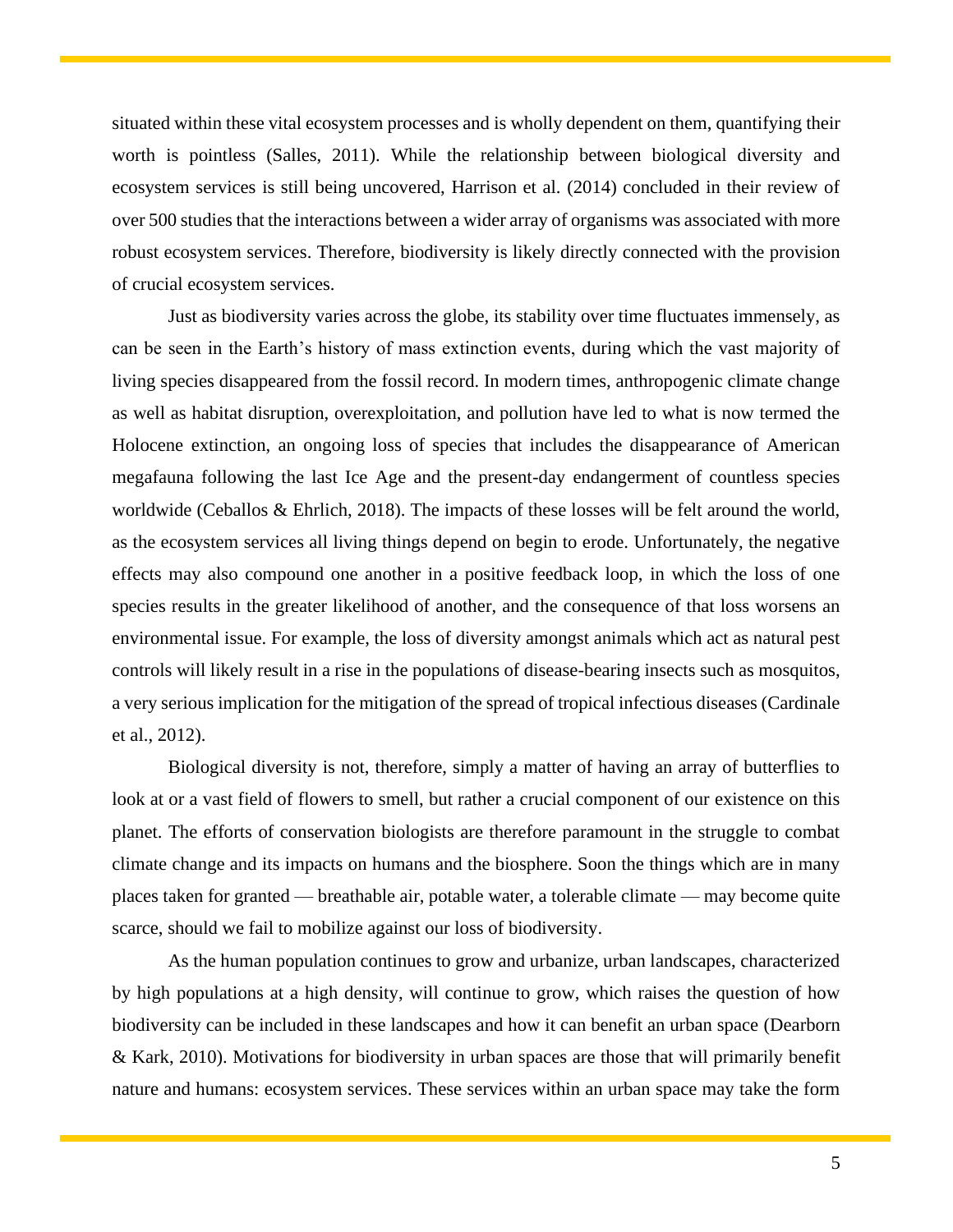of building green spaces within urban landscapes, thereby enhancing local biodiversity, reducing the heating and cooling costs of buildings (in the case of vegetated rooftops or walls), and slowing runoff during rainstorms (Dearborn & Kark, 2010). Another form would be leaving already existing ecosystems undisturbed. This has many benefits, as in the U.S., urban trees annually remove 711,000 tons of air pollutants, prevent soil erosion, and provide cooling shade (Dearborn & Kark, 2010, p. 436).

Supporting biodiversity in urban spaces also allows for environmental education and a reconnection of people to their environment. For example, in Austin, Texas, the reconstruction of the Ann W. Richards Congress Avenue Bridge unintentionally resulted in the ideal bat roost (BCI, n.d.). Instead of exterminating the bats, thousands of tourists now gather downtown to watch up to 1.5 million Mexican free-tailed bats (Dearborn & Kark, 2010, p. 436). Besides generating revenue, this event provides an opportunity for the public to be informed about the Mexican free-tailed bat and how to protect it, and can also encourage an overall appreciation for and desire to protect biodiversity.

Environmental education is also important to disseminate the problems associated with non-native species. Non-native species are introduced at higher rates in suburban areas and can be less edible to herbivores or unattractive to pollinators (Bouma, Huizenga, & Warners, 2013). Invasive species introduced during suburban horticulture can also crowd out native plant species, leading to lower biodiversity of animal and insect species that are adapted to native species. Reintroduction of native species areas can invite native pollinators and animals which can benefit healthy ecosystems.

## <span id="page-6-0"></span>*2.2. Pollinators and their Importance*

Pollination is the transference of pollen grains from the male anther of a flower to the female stigma, which is how plants reproduce (USDA, n.d.). Pollinators, therefore, are species that enable this transference. There are insect pollinators such as bees and butterflies as well as vertebrate pollinators such as bats and birds; within each of these groups there is a diversity of species. Across North America alone, there are more than 4,000 wild bee species (NSF, n.d.), and worldwide there are more than 28,000 species of butterflies (Nair, Mitra, Bandyopadhyay, 2014).

In order to protect biodiversity, it is necessary to protect pollinators. Protecting a native pollinator population in itself supports diversity. Pollinators also provide different services, the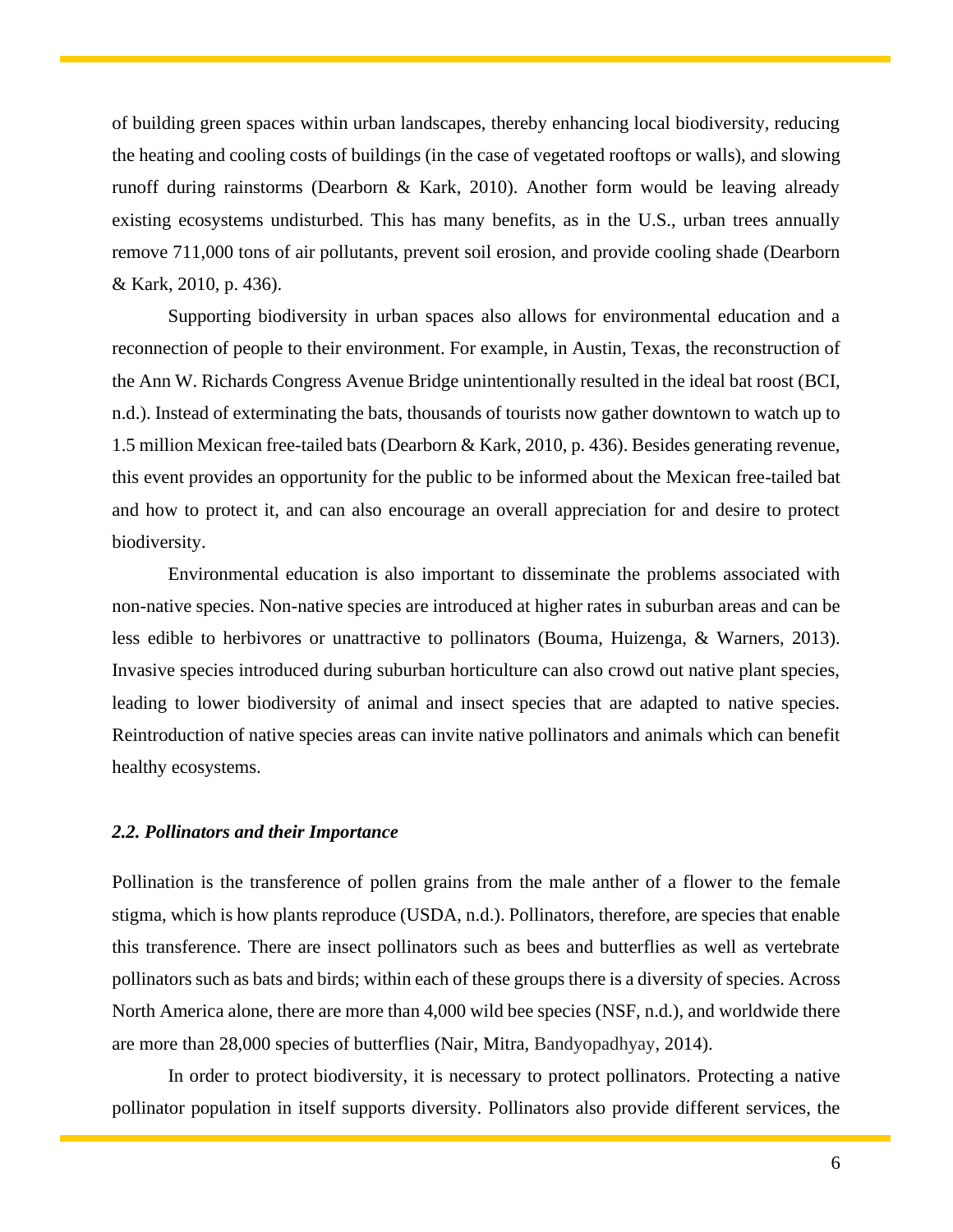main one being pollination of many different plant species (NSF, n.d.). The increase of native pollinators will support the growth of native plant species through pollination. Supporting native plant growth creates a positive feedback loop; as the presence of native plants increase, biodiversity in native animals that require those native plants for survival will increase as well.

As pollination is a necessary part of plant reproduction, crop monocultures worldwide require a reliable pollinator. Managed honey bee hives are often used to ensure crop pollination; however, honey bees are not always the most effective pollinator on a per flower basis, and managed honey bee populations have been declining due to the spread of pests and disease, as well as improper pesticide and herbicide use (Klein et al., 2006). This highlights how having a diverse group of pollinators is also essential to food production, as researchers estimate that wild pollinators provide half of global crop pollination services (NSF, n.d.).

Pollinators also support plant reproduction on a local level. This has the benefit of stimulating local plant nurseries as well as improving local food production (Xerces, n.d.b). Butterflies act as pollinators and are excellent ecological indicators, meaning that they communicate information about their ecosystems. This is because they are easily observable, and they are sensitive towards environmental and climatic changes (Saha, Sarkar, Barik, Das, & Dey, 2015). For example, a decrease in butterfly species population and diversity can indicate a larger issue of habitat loss or a decrease in native plants. Pollinators such as birds and bats also act as pest control by eating insects like mosquitoes, flies, and beetles (Kunz, Torrez, Bauer, Lobova, & Fleming, 2011). Through acting as pest control, there is less need for the use of pesticides, which can be detrimental to many different populations of animals and insects, whether or not they are the target (Xerces, n.d.b). This also supports biodiversity by controlling an insect population that would otherwise become overpopulated, which is when the population of a species within an area exceeds the carrying capacity of its ecological niche. The overpopulation of insects could lead to the spread of disease and overconsumption of plants, both native and agricultural.

## <span id="page-7-0"></span>*2.2.1. Bee Species Controversies*

For many, the pervading image of a bee is one that is small, has black and yellow stripes, lives in a hive with thousands of other bees, and, above all, produces honey. This perception is based largely off of the western honey bee, *Apis mellifera*, which was introduced to North America in the seventeenth century by Europeans for the production of honey (A&M, 2006). Since then, the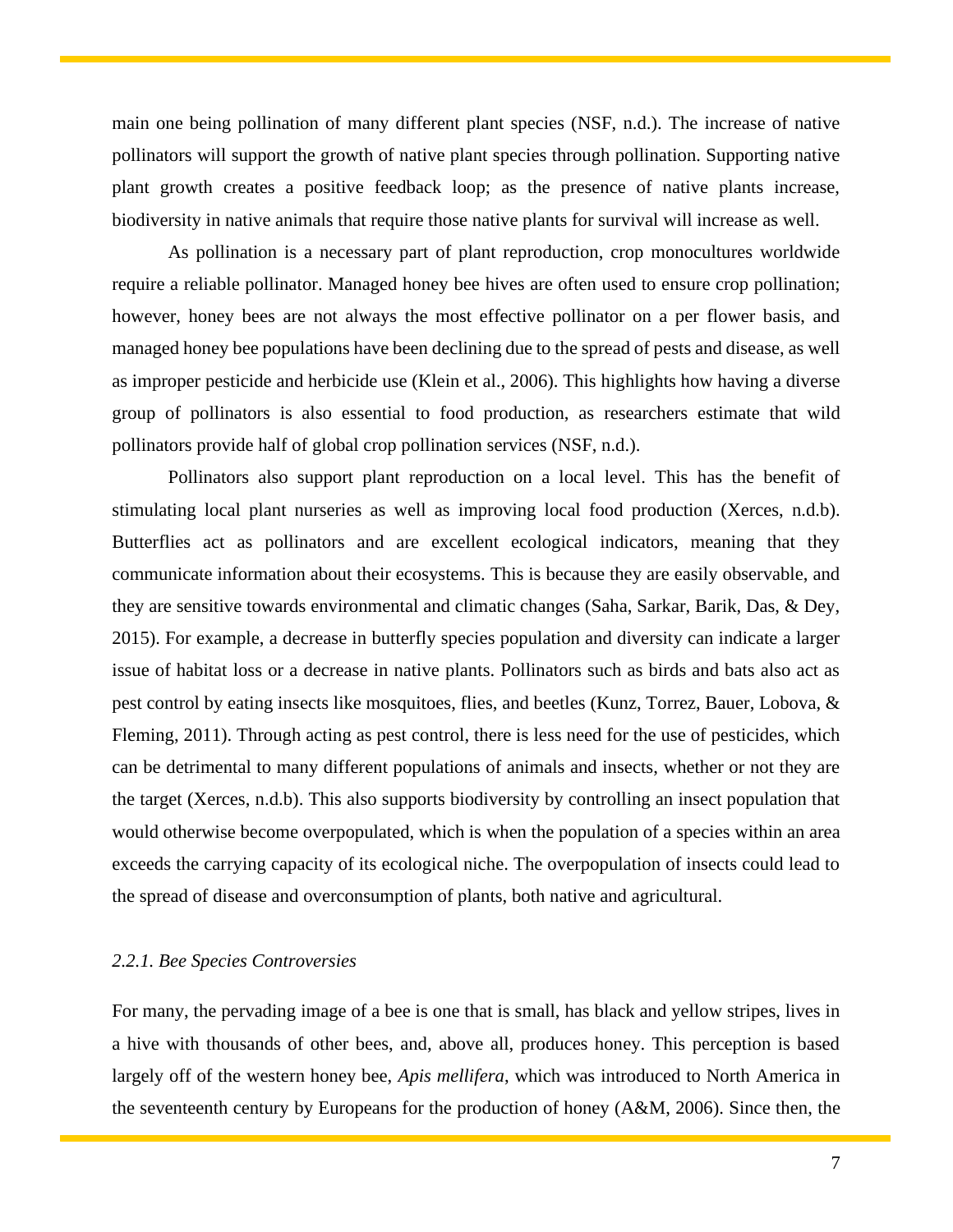honey bee has become an instrumental component of the U.S. agricultural industry, producing profit not only from the sale of its honey but also being responsible for the pollination of billions of dollars worth of fruits and vegetables every year (Losey & Vaughan, 2006).

The negative ecological effects of the introduction of European honey bees in North America occur in two related but distinct ways. The first concerns the impacts of competition for resources between *A. mellifera* and its native counterparts. Whereas most North American bee species are solitary, forage a limited number of plant species, and generally travel no more than two-hundred yards from their nest, honey bees are able to forage more efficiently as colonies, visit a much larger variety of flowers, and can travel up to six miles from their hives to forage (Burtz Huryn, 1997; Schwarz & Hurst, 1997; Gathmann & Tscharntke, 2002; Thomson, 2004; TPWD, 2016).

Secondly, the relationship between pollinators and plant communities is being investigated with a focus on *A. mellifera* and invasive plants. Because many North American bees are specialized foragers, they are unable to pollinate introduced species of plants. Honey bees, however, contribute to the creation of invasive mutualisms by pollinating and thus contributing to the spread of introduced plant species (Barthell, Randall, Thorp, & Wenner, 2001; Goulson & Derwent, 2004).

The Texas Parks and Wildlife Department (TPWD) issued an internal briefing on the issue of placing honey bee hives on state property, stating that "the placement of managed honey bee colonies on TPWD lands managed wholly or in part for native biodiversity is incompatible with the protection of native biodiversity and should be avoided" (TPWD, 2017). It is for these reasons — the protection of threatened local pollinators and the prevention of the spread of invasive plant species — that our capstone group strongly discourages the further purchase, establishment and/or maintenance of honey bee (*Apis mellifera*) hives on SU campus grounds, of which there are currently three, located just north of the athletic fields.

## <span id="page-8-0"></span>*2.3. Universities as the Forefront of Social Change and Strategies to Protect Biodiversity*

At the forefront of social change, modern "entrepreneurial universit [ies]" have a strong connection to their local communities and have a heavy focus on innovation, resulting in experimental spaces where innovative new ideas and social movements can propagate (Colding & Barthel, 2017, p. 2). Universities shape the minds of generations of youth, provide footholds for new innovations that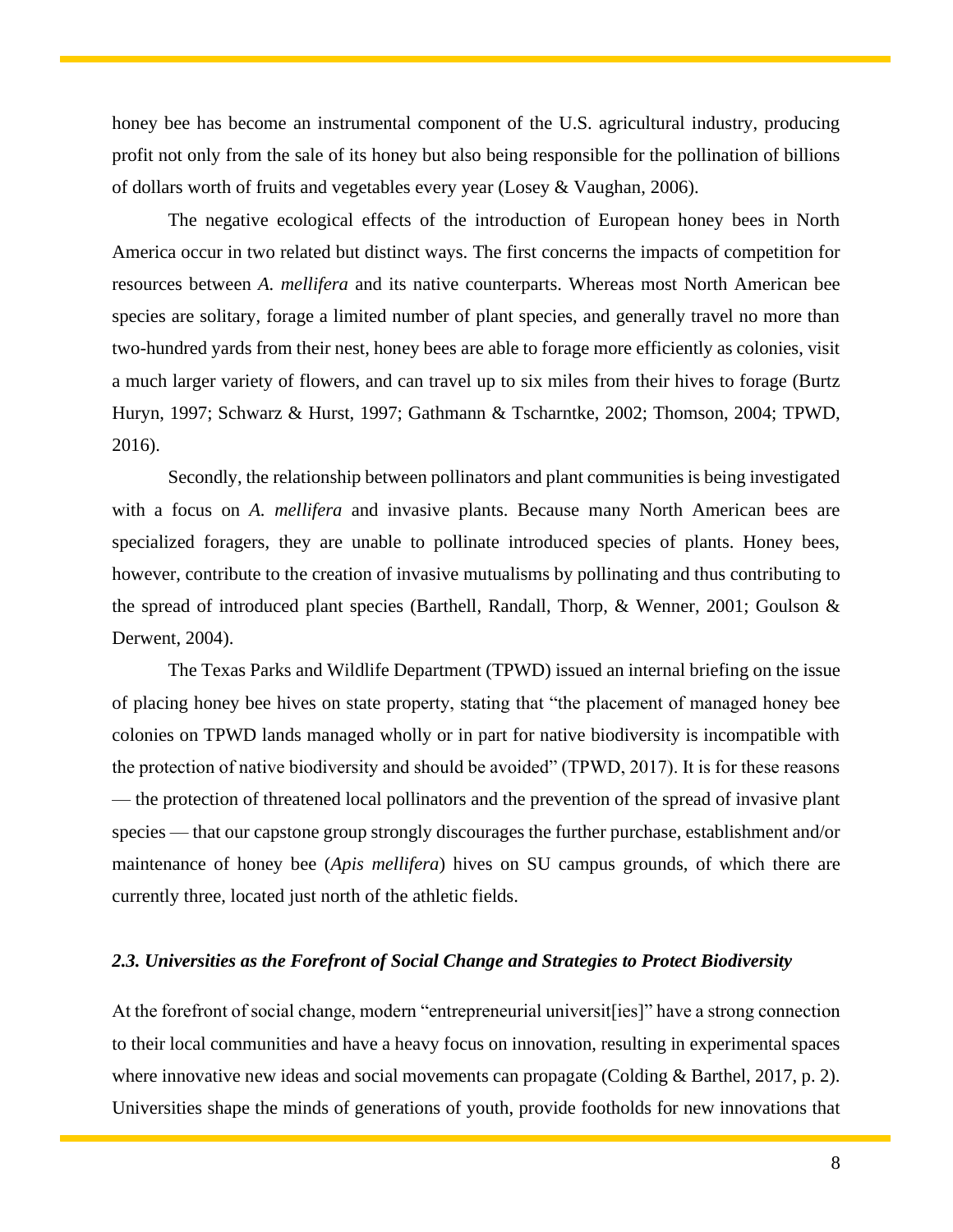would otherwise fail due to market competition, and contribute research to all levels of government and industry. Kermath (2007) argues that universities are also the start of many social movements — public perception and policy regarding immigration, psychology, equal rights, gender rights, environmental movements, etc. have all been influenced by universities (Brown & Hamburger, 2012; Pappas, 2012; Colding & Barthel, 2017).

Due to the widespread concern of climate change and its negative impact on biodiversity (and thus its potential to lead to an imbalance in ecosystems worldwide), universities are seeking ways to contribute research to the mitigation of these problems as well as via practical programs implemented on campus (Brown & Hamburger, 2012). In the process, American universities are faced with the dilemma of having to re-evaluate their traditional values in order to stay relevant to such topics. For example, universities are starting to shift away from manicured grass and nonnative or adapted trees towards planting native plants and grass while still trying to maintain the aesthetic value on campus (Clifford & Petrescu, 2012). Despite this dilemma, Pappas (2012) asserts that universities need to take responsibility for the impact they can have on social change; by instating more environmentally sustainable strategies and programs at universities, such as the reintegration of native flora species on campus land, universities can begin to weave environmentalism and desire for habitat protection into the culture of a community (Kermath, 2007).

### <span id="page-9-0"></span>*2.3.1. Case Studies*

In this section, we offer case studies from other universities in order to exemplify best practices in biodiversity promotion on college campuses. Both Valley Forge Christian College in Phoenixville, Pennsylvania, and Calvin University in Grand Rapids, Michigan, implemented ecosystem restoration initiatives, although the first highlights the importance of student-led initiatives and community engagement, while the latter's program shows the merits of a university-led approach. Additionally, the Florida Native Landscape Project replaced non-native plants on Stetson University's campus in DeLand, Florida with native plants, showing, again, the benefits of university-led approaches. Finally, numerous universities take part in Tree Campus USA, which focuses on the protection of trees on college campuses.

For sustainable endeavors to be undertaken at universities, it is important to involve the community and get key campus figures and administrators on board; this can be seen in Valley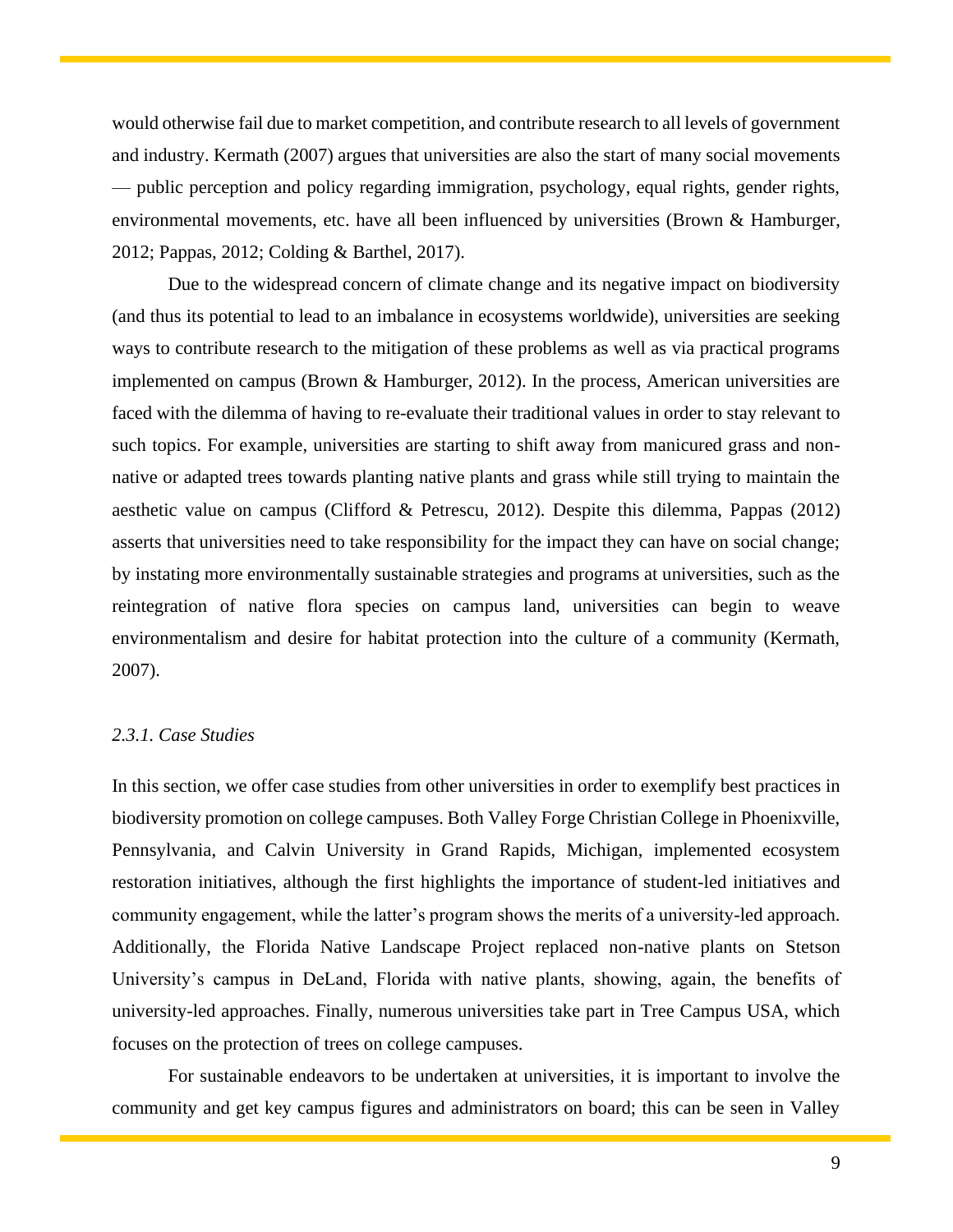Forge Christian College's initiative to restore a native species ecosystem. Mitton and Guevin (2003) document the process of Valley Forge's commitment to sustainability through the first year of the "habitat action to change hearts" (HATCH) initiative and programs following. The Creation Club was formed in order to get HATCH started and they received a Campus Ecology grant to pursue their efforts. This student organization hosted events such as student-led tours, raised awareness through brochures, and hosted a seminar about the importance of native species landscaping and habitat restoration in order to educate the campus and community, as well as monitor the species while maintaining an inviting habitat to attract various species. To ensure success, the authors' recommendation is to select an initiative that matches campus goals; they suggest starting with a small, non-costly project that aligns with the interests of the environmental advocacy group and with the college's ability to support the project (Mitton & Guevin, 2003). Other important steps are creating connections with groups that will have greater technical knowledge that pertains to the project, such as local Audubon Society chapters, and being open about struggles and successes, since an engaged community will want to assist in the struggles and expand the successes (Mitton & Guevin, 2003).

Calvin University in Grand Rapids, Michigan provides one such example of a specific strategy to protect, and in this case increase, biodiversity on campus. This university introduced a forest restoration project that sought to find the best trees, nurse trees, and landscape to reintroduce forested areas. It is important to restore forest in unused areas with maintained, often non-native grass, also known as turfgrass, as these areas require a large amount of pesticides, herbicides, irrigation, and fossil fuels due to mowing and fertilizer use to maintain, in comparison to forests (DeJong, Warners, & Warners, 2017). Forests are highly beneficial, as they support biodiversity and can act as carbon reservoirs. Interestingly, Bouma, Huizenga and Warners (2013) found that intact forest habitats have lower biodiversity than restored habitats, encouraging the reintroduction of native species into university grounds maintenance, particularly in campuses located in suburban areas. Determining the trees and grasses for Calvin University's forest restoration initiative involved taking into account the native species' ability to support animal and insect life as well as whether the species would fit in well with the campus. Survivorship and spread of the forested area were affected by planting arrangements but not soil differences, and within seven years the previously turfgrass landscape had been restored to a diverse forested area. This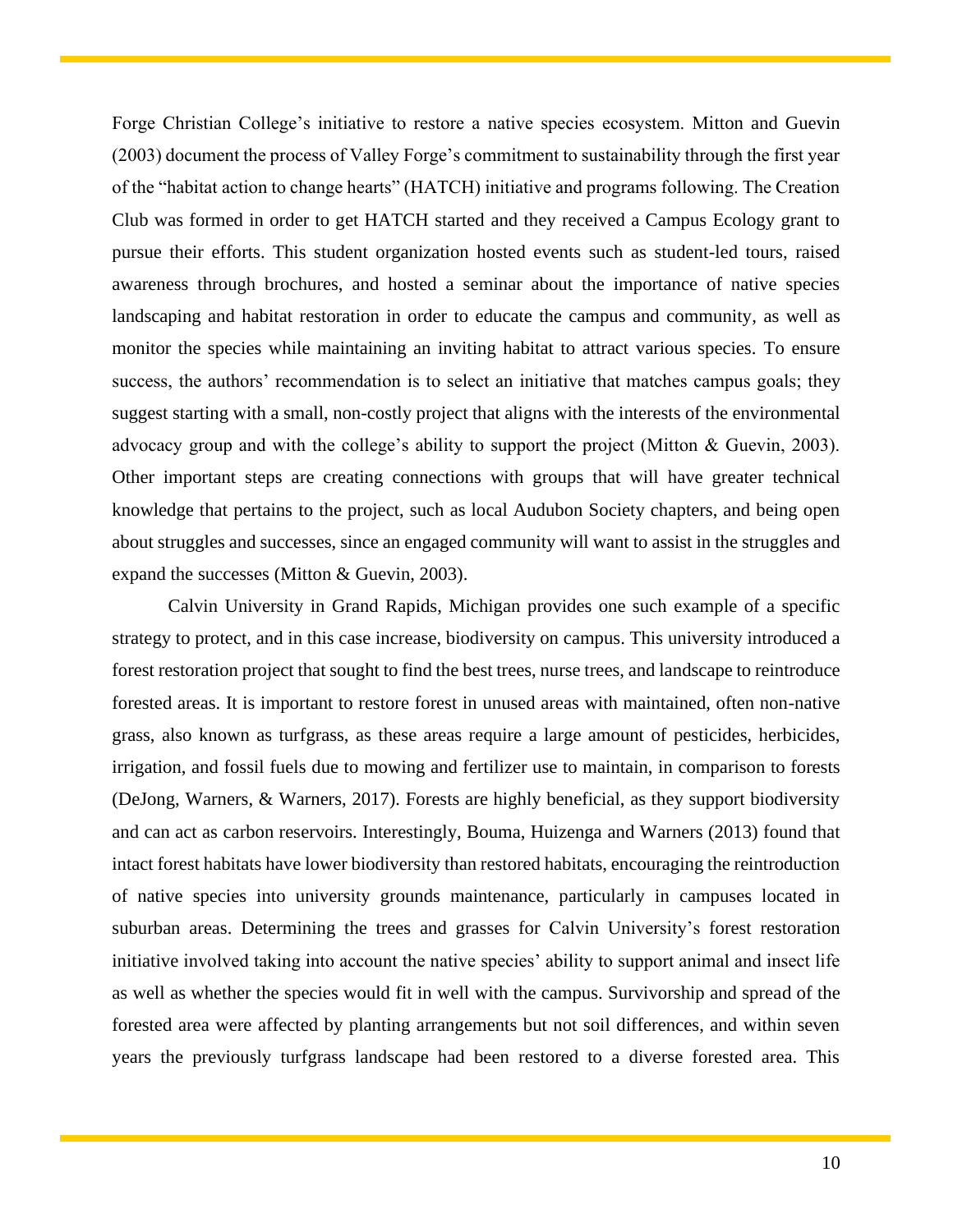restoration is best performed in a turfgrass area that is unused but expansive, as these areas offer low biodiversity and are not frequented by people (DeJong, Warners, & Warners 2017).

Kermath's study (2007) used Stetson University to illustrate the connection between biodiversity and human lives, and as an encouragement tool for other universities to re-evaluate their campus landscapes. Stetson University is located in DeLand, Florida, where exotic plants are seen as more preferable to native plants. Given the tolerable weather that provide residents in Florida with an abundance of sunshine, the growing season is longer compared to the majority of other states in the U.S. The long growing season has enabled Florida residents to plant many varieties of exotic plants such as non-native, albeit naturalized, tropical plants in urban landscaping. Because of this preference for exotic plants, landscaping in Florida is crowded with naturalized and invasive exotic plants and soil that is heavily fertilized, with nearly 14% of naturalized exotic plants deemed problematic by the Florida Exotic Pest Plant Council (Kermath, 2007, p. 215). However, some universities in Florida continued to maintain the status quo in terms of campus landscaping which included well-manicured grass, shrubs and trees. Kermath argues that universities have a duty to champion environmental sustainability on their campuses due to the large role that they play as examples in the larger communities they inhabit (Kermath 2007).

In 1995, Stetson University had started to challenge the campus status quo slowly by incorporating native plants into their landscape. Despite the lack of resources since the university did not have programs in landscape architecture or urban forestry, the Florida Native Landscape Project launched by Stetson University was a success. This project aimed to remove non-native plants and replace them with native plants, shrubs, and grasses around the Gillespie Museum of Minerals and the Department of Geography and Environmental Science. The project's objectives were to begin a Green Movement at the university, help the community to reshape their value of landscape, and to show appreciation to the "natural heritage" of native plants (Kermath, 2007, p. 216). Five years later, the project received the Florida Native Plant Society award for second place, but the success of this project goes beyond the award. The continuation of the project over the span of five years gave Stetson's community a better understanding of the benefits of biodiversity, improved their understanding of ecological sustainability, and started the conversation of native plants amongst the landscape designer community in Florida (Kermath, 2007).

Universities have also turned to recreating forest habitats for native wildlife as a means of not only improving biodiversity but also for the myriad advantages that come with having a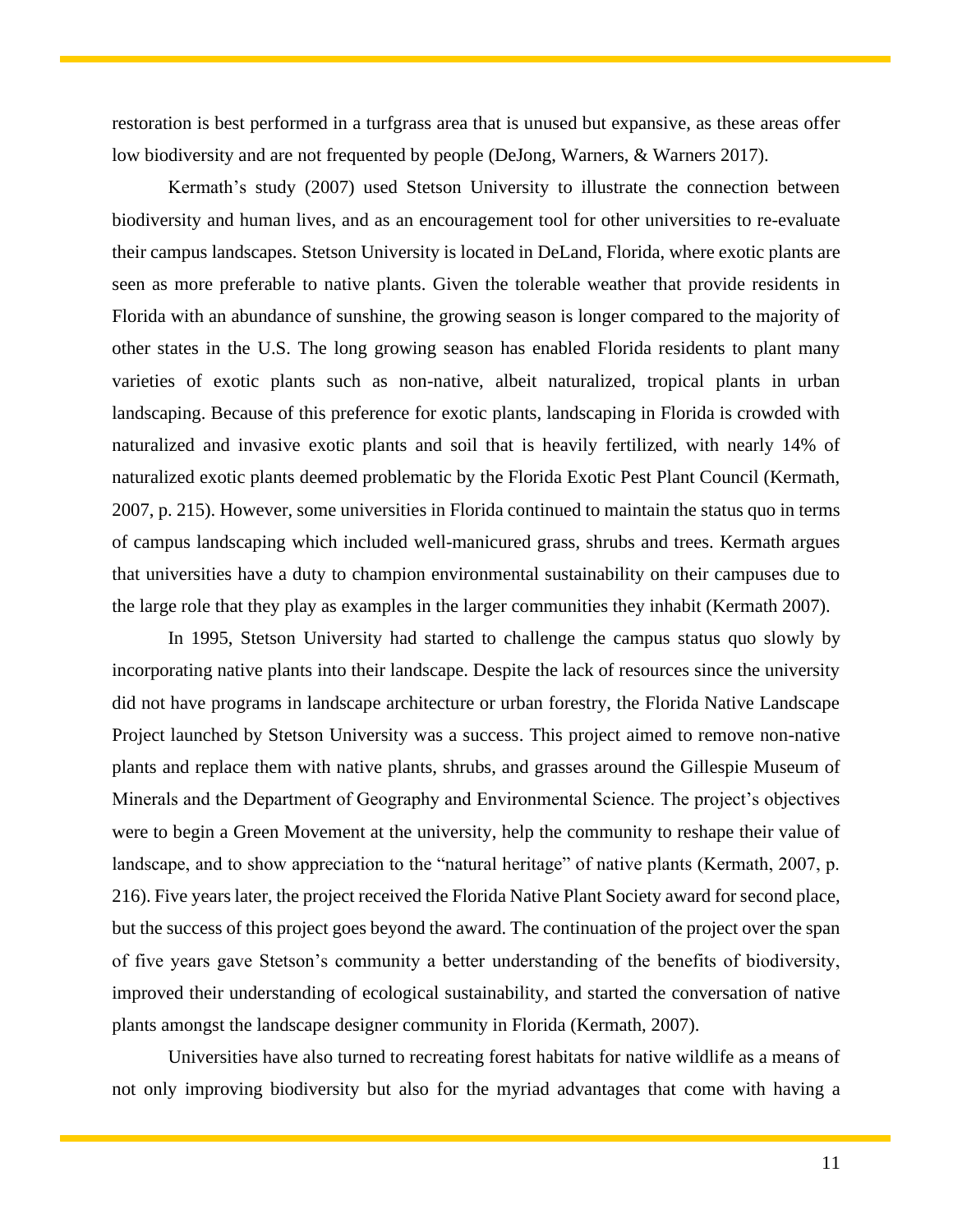certified tree-friendly campus, such as Tree Campus USA certification. The state of Texas alone is home to thirty campuses that have proven their commitment to promoting campus-wide biodiversity by adhering to the standards laid out by the Arbor Day Foundation (ADF, n.d.):

- 1. Formation of a Campus Tree Advisory Committee made up of students, faculty, and administration
- 2. Creation of a Campus Tree Care Plan with clear goals and responsibilities
- 3. Allocation of annual funds to the upkeep of campus trees
- 4. Observance of Arbor Day, typically celebrated the last Friday of April
- 5. Implementation of Service-Learning Project to educate and involve the wider community

The environmental and economic benefits of tree cover on university campuses have been found to include the removal of harmful gases from the air, including the storage of carbon, as well as the reduction in costs associated with heating and cooling buildings (Bassett, 2015). Reaping these benefits, however, requires years of planning, cooperation and commitment, and before planting and landscaping can begin there must be clear and practical expectations from the various individuals and institutions that will play a role in the campus's growth and maintenance (Roman et al., 2017).

## <span id="page-12-0"></span>*2.4. Universities and Campus Green Spaces*

One particularly controversial topic when it comes to biodiversity, nature, and universities is the near universal presence of heavily manicured landscapes, with trimmed trees and fields of turfgrass. These landscapes require the majority of university water to be put towards landscaping and are detrimental to the biodiversity of the region, as many native species are unable to survive on perfectly manicured, non-native college landscapes. These landscapes are not sustainable, as water is a scarce resource whose future is unpredictable (UN, 2006). While the use of these lawns can certainly be criticized, there are benefits to their existence on university campuses.

Gray (2013) provides supportive evidence that suggests that lawns can be valuable in social, economic, and environmental ways. Socially, native-focused as well as turfgrass lawns are sustainable and of great importance to universities as they provide students, faculty, and staff a place to engage outside for studies, recreation, and socializing. This aspect of large lawns on university campuses provides evidence for the importance of maintaining a central lawn, while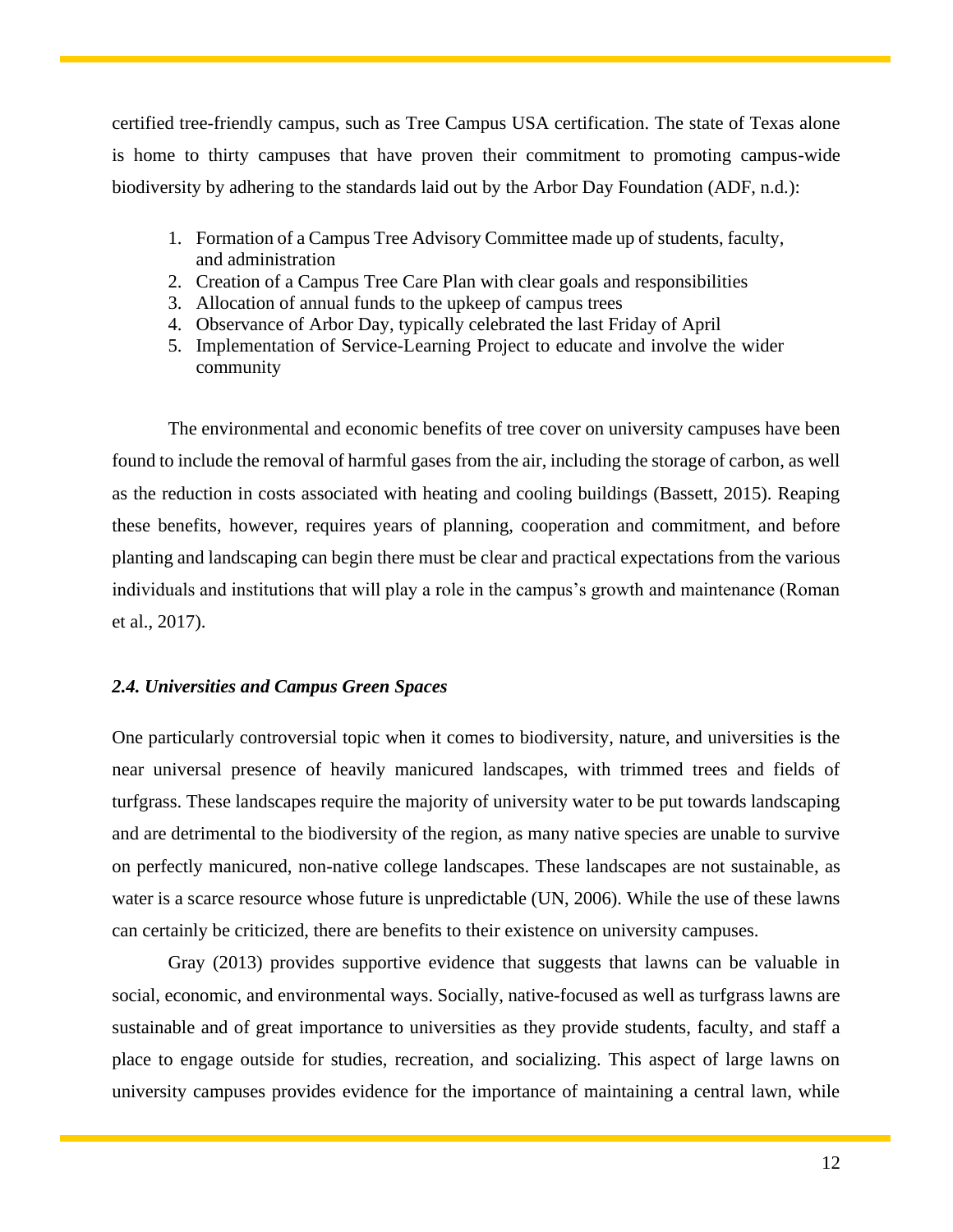other, less frequented green spaces of the campus can be utilized for greater biodiversity and habitat restoration. There is evidence that suggests that turfgrass lawns and native plantings require similarly high levels of maintenance; however, native species typically require manual maintenance in terms of trimming overgrowth and removal of dead species, whereas turfgrass lawns require high resource use (Gray, 2013). Environmentally, lawns that are focused around native species are much more sustainable than turfgrass lawns, as non-native turfgrass can come with negative side effects such as higher water use, which can exceed demands of drought prone regions and result in higher prices for maintenance. The most important aspect of these lawns is the university's practice and maintenance of the space. Utilizing sustainable practices, combining lawns and native species, and maintaining lawns for use by pedestrians as well as important ecosystem functions are all ways that universities can ensure that they are encouraging a sustainable green space suitable for the area (Gray, 2013). However, despite the importance and sustainability of including native species in campus green spaces, this is often contrary to the actual preferences of many.

Johnson and Castleden (2011) showcase this discrepancy in their case study of the University of Victoria in British Columbia, Canada. They conducted a survey of geography students who identified themselves as "environmentally concerned" and "environmentally conscious;" of the sample, a high percentage agreed that replacing grass with native plants was beneficial and an efficient way to conserve water usage. The participants were presented photographs of different landscape scenarios with no descriptive words and asked to rank them based on aesthetic. Despite the participants' supposed preferences for native plants, images with turfgrass scored the highest. Johnson and Castleden (2011) suggest that the results may have been different if there were words on each photograph describing the types of plants present, and/or the amount of water needed for each landscape. Based solely on aesthetics, students preferred wellgroomed landscapes, despite their inherent environmental implications.

This preference for manicured landscapes was studied at Liverpool Hope University as well. Speake, Edmonson, and Nawaz (2013) used a questionnaire to gather both qualitative and quantitative data to look at how students of the school view, understand, and utilize green spaces on campus. They did so by using free response for feelings and emotions and close-ended questions for data to gather demographics of responders and their perceptions. The analysis of question responses and data concluded that many students favored manicured green spaces over naturalistic.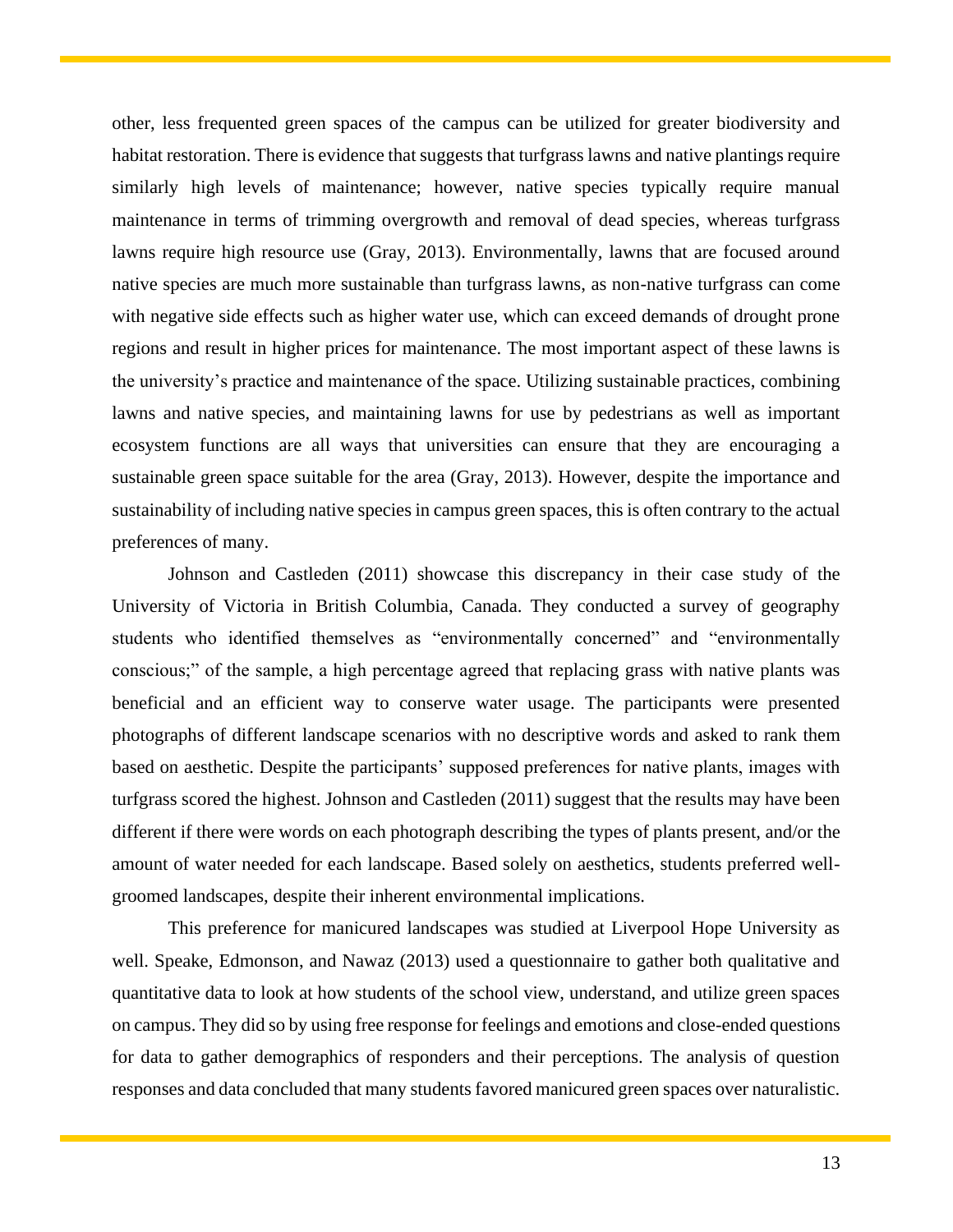In fact, none of the students responded with favoring naturalistic areas (Speake, Edmondson, & Nawaz, 2013). Whether or not the student body, as well as faculty and staff, see green spaces as a beneficial part of campus could determine their influence on campus culture. However, this influence may not matter if the university does not consider community desires regarding natural spaces, such as through hosting community forums to hear community input.

## <span id="page-14-0"></span>*2.5. University Decision-Making over Natural Spaces*

The Association for the Advancement of Sustainability in Higher Education (AASHE) has recognized that human health and well-being are in large part associated with nature, and that universities should broaden their focus on the integration of biodiversity on campus such as through sustainable landscaping, community gardening, raising awareness, and promoting oncampus engagement (Krasny & Delia, 2014). In an attempt to diversify in line with this recommendation, many universities have included sustainability-related topics into their curriculum in both social science and natural science disciplines to engage their students (Brown & Hamburger, 2012).

Despite being such major stakeholders on campus due to their tuition expenses and amount of time spent on campus, students are often left out of the loop when it comes to programs and decisions regarding sustainability on campus. Johnson and Castleden (2011) describe how students are often unable to participate in university decisions on issues that impact their lives, such as redesigning/remodeling landscaping. While necessary, including students and other diverse voices in sustainability endeavors can be difficult for universities, as they are faced with the need to create a specific position or a body of government such as a committee in order to encourage sustainability and engage the campus and local community, and must also tackle funding issues associated with such endeavors (Brown & Hamburger, 2012).

This research discussed the global and local importance of biodiversity, pollinators and the ways they play into the success of biodiversity, and the incredible importance of sustainable initiatives at universities. As a primary catalyst of societal change, universities must take responsibility and implement strategies for the protection of pollinators and biodiversity; this can be done by implementing specific initiatives such as the restoration of forest habitat or including native flowering plants in green spaces, as well as by engaging with both the campus and local communities. However, as noted, the prevalence of manicured turfgrass on college campuses, as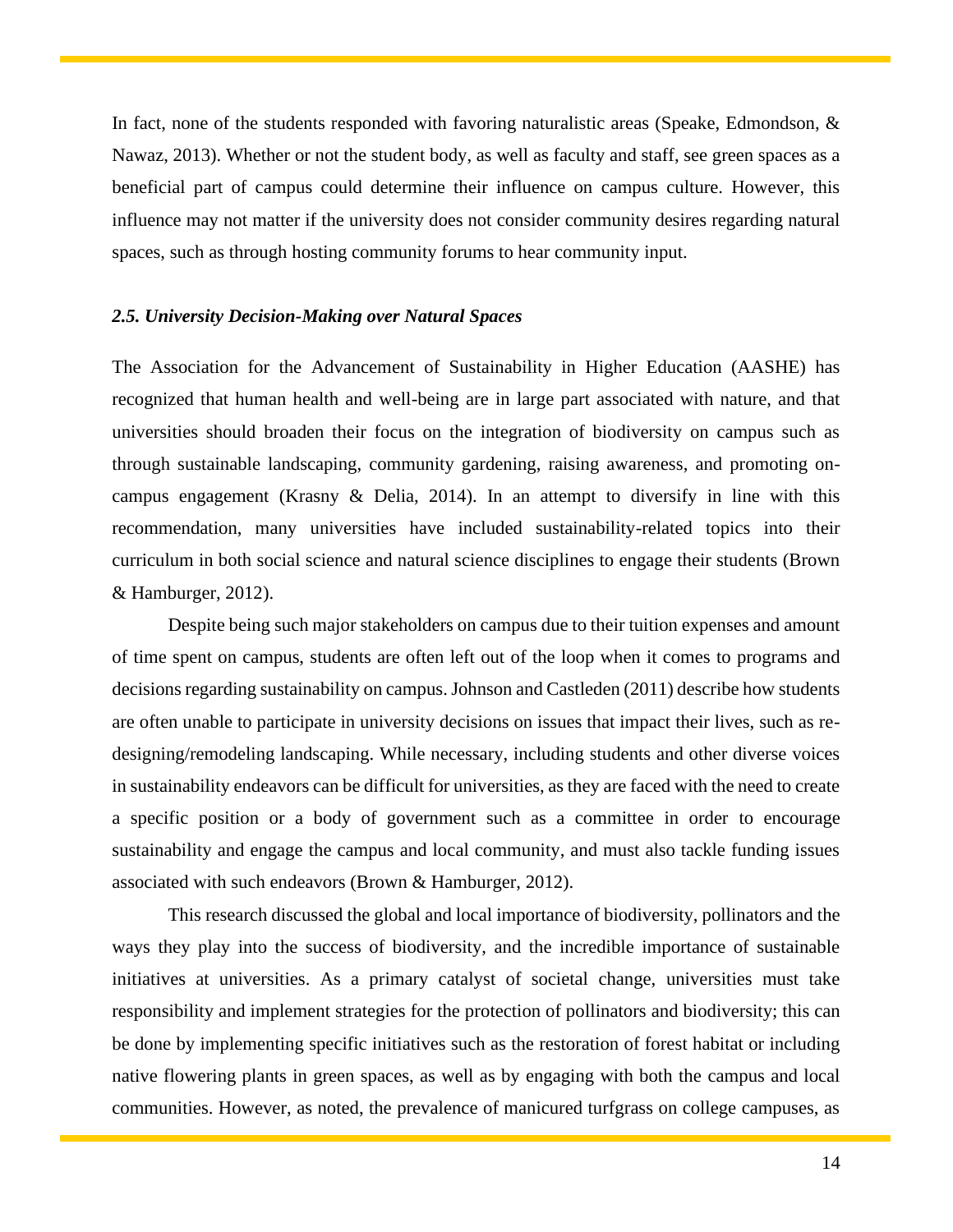well as in the green spaces of many developed areas, has shaped the preferences of many regarding aesthetics of these spaces. By planting native plants and educating the community, universities can alter these perceptions and encourage people to see the inherent beauty and sustainability of native landscapes.

More than just implementing native landscaping on their campuses, however, universities must engage with and listen to the campus community, especially students. By giving students more agency regarding native landscaping and other sustainability initiatives on campus, the university will better be able to keep up with innovative new sustainability ideas and encourage student involvement in these endeavors. This will foster a mindset of sustainability in youth, which they will carry with them into the workforce, where these ideas can propagate into many different fields and communities. Eventually, sustainability could be more than just a way for universities and companies to gain prestige; it could be the lifestyle of society.

The next section of this research will discuss the history of sustainability initiatives at SU and the ways in which the university supports pollinators and biodiversity. Following this, we explain and discuss the purpose and certification requirements of Bee Campus USA, in what ways the university is already meeting these goals, and what this capstone has done — and what still needs to be done — in order for SU to become certified as a Bee Campus USA affiliate and better support and protect pollinators and biodiversity on campus.

## <span id="page-15-0"></span>**3. Southwestern University: Sustainability and Biodiversity Protection**

## <span id="page-15-1"></span>*3.1 History of Sustainability at Southwestern*

SU lists one of its core values as "encouraging activism in the pursuit of justice and the common good," and this can be shown in the history at SU of environmental activism leading to sustainable initiatives. The 2018 environmental studies capstone documented the history of student, faculty and staff commitments to environmental sustainability, and defined environmental activism as "a specific form of activism which aims to change public attitudes and policies pertaining to the environment" (Bressette et al., 2018, p. 7). Environmental activism can lead to instituting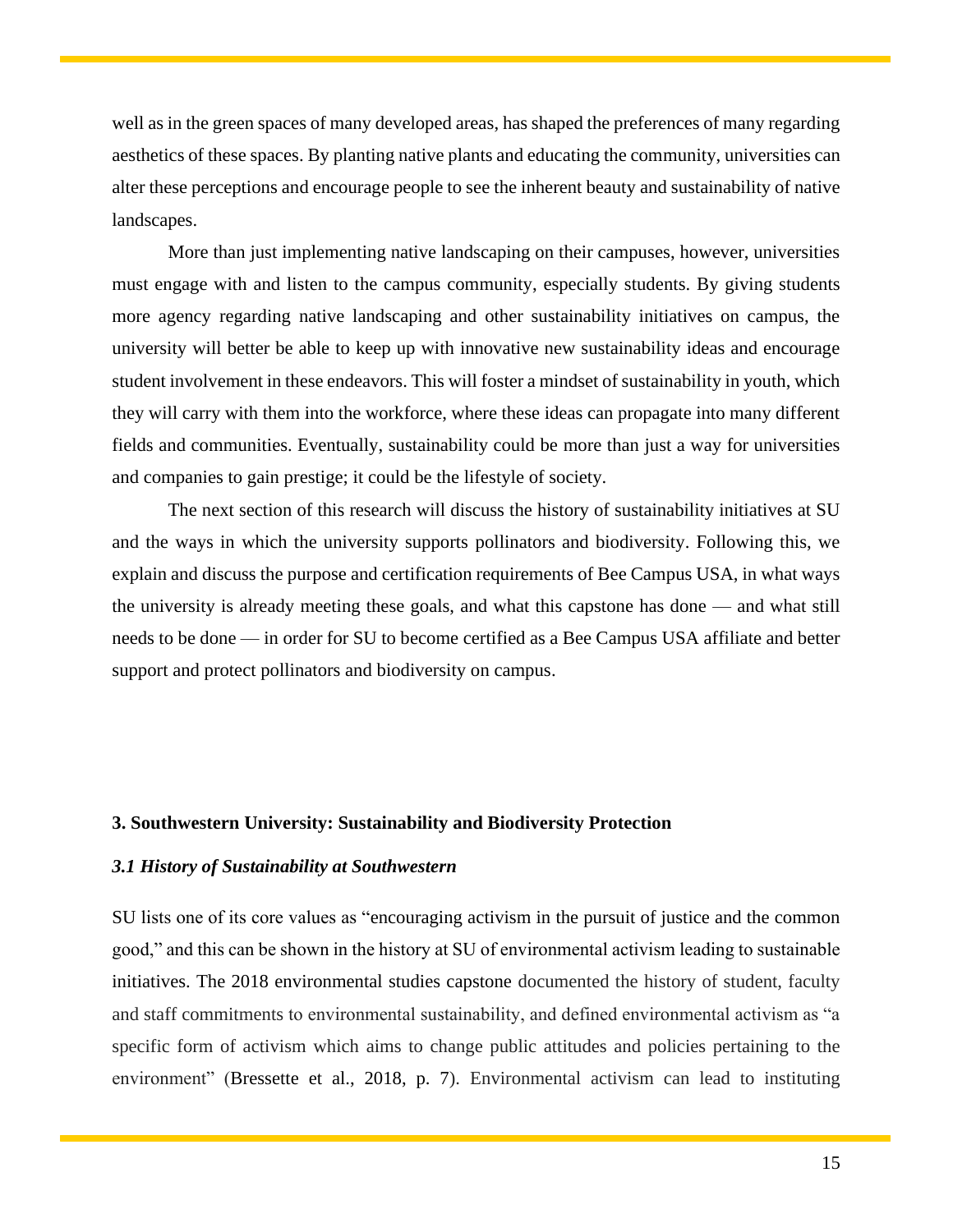sustainable initiatives, projects, and policies to reduce an ecological footprint, and environmental activism and the creation of environmental activist groups has directly led to sustainable initiatives that differentiate SU from other institutions. This section will review SU's history of environmental activism and sustainable initiatives in order to show that Bee Campus USA certification would align with the university's commitment to sustainability.

In the 1960s, activism began increasing in Austin and surrounding universities, including SU. Activism at SU at this time was focused on social activism, specifically women's issues, discrimination on campus, and political issues (Bressette et al., 2018). This broader social activism provided a foundation for environmental activism at SU. Earth Day was celebrated at on campus for the first time in 1970, which consisted of teach-ins, letter writing, guest speakers, and live music (Bressette et al., 2018). Environmental activism significantly increased starting with the creation of the Environmental Studies program and the SU Environment Awareness Klub, now called Students for Environmental Activism and Knowledge (SEAK), in 1999 (Bressette et al., 2018). Throughout the 2000s, SEAK organized events focused on environmentalism, such as Earth Day in 2000, and raised awareness for energy consumption, recycling, and water usage, creating an atmosphere that supported conversations focused on environmental issues on campus (Bressette et al., 2018). Also, faculty in the Environmental Studies program have actively facilitated and participated in student-led activism, as well as teach a variety of classes requiring activism-related projects.

Sustainable initiatives have primarily been a result of student activism. In 1971, a recycling program began on campus thanks to an ecology task force (Bressette et al., 2018), and throughout the 1990s there was a focus on more sustainable construction on campus, in particular new soccer and baseball fields that are more environmentally conscientious (Newton, 1999). SEAK took a lead in campaigning for sustainable initiatives, such as the installation of new water-efficient showerheads, removing trays and adding compost bins to the commons (Bressette et al., 2018), picking up litter around campus, and providing reusable dishware for events on campus (D. Rosario, personal communication, November 7, 2019). SEAK also petitioned then-President Schrum to sign the Talloires Declaration and the American College and University Presidents Climate Commitment, which lead to the creation of the Talloires Committee (Bressette et al., 2018), which later became the Sustainability Committee. In addition, environmental studies students, faculty, and capstone projects have led to sustainable initiatives such as switching SU to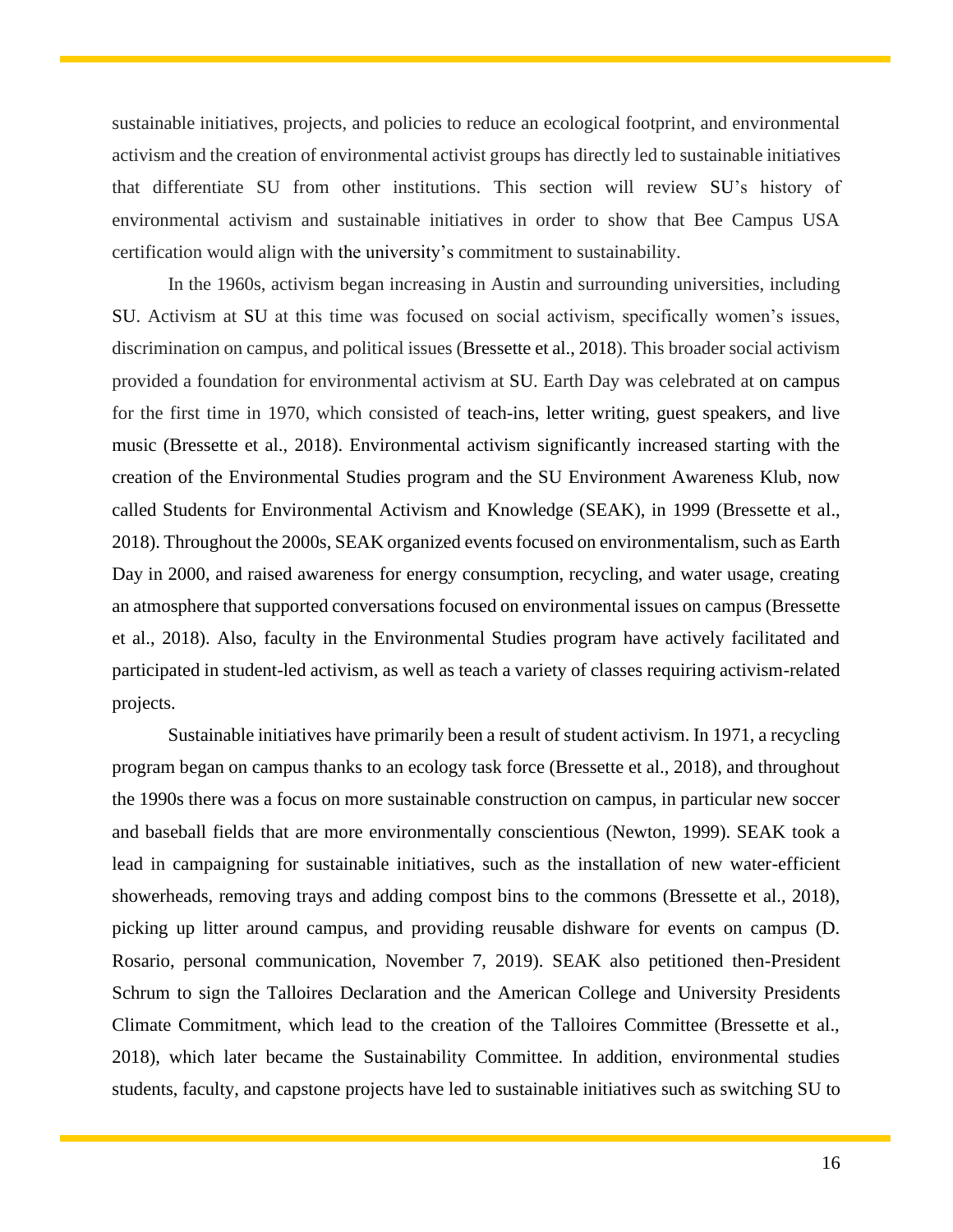100% renewable electricity in 2010, updating the lighting in the Walzel gym in 2016, Tree Campus USA certification in 2018, and the hire of a Sustainability Coordinator position in 2019 (Bressette et al., 2018).

In early 2009, around the same time as the signing of the Talloires Declaration and the beginning stages of the transition to renewable electricity, the SU Community Garden was established with a huge initial push. It began as a mostly SEAK and Environmental Studies project, with goals of producing food for local food banks and even for the dining hall on campus. "It was exciting… we had major aspirations right at first. We figured it could be a really big community garden for other people who live around here, not just for SU folks, but you still have to have someone who spearheads it, who's here — on the faculty or staff who can continue to carry over between students" (L. Hobgood, personal communication, November 12, 2019). This lack of a point person will be returned to in a later section.

The Sustainability Committee has played a significant role in making decisions regarding sustainable initiatives, as they provide money from the Green/S.A.F.E. Fund (henceforth referred to as Green Fund) to support projects that will promote sustainability at SU, with a focus on student projects. The recent creation of the position of Sustainability Coordinator started as a Green Fund proposal, and half of the salary still comes from the Green Fund (V. Johnson, personal communication, November 4, 2019). The purpose of the Sustainability Coordinator is to work collaboratively with administration, faculty, staff, and students to develop, coordinate, and promote effective sustainability initiatives to reduce the university's impact on the environment (V. Johnson, personal communication, November 4, 2019). The current Sustainability Coordinator, Veronica Johnson, has led initiatives such as the EcoRep program, an on-campus thrift store, "bag-the-bag" bins, a trash buddy program, and a recycling education program. Among future goals for SU, Johnson lists becoming a zero-waste and carbon-neutral campus, as well as developing an Office of Sustainability. Additionally, Johnson submitted a Green Fund for the purchase of three BatBnB houses for placement around Southwestern, locations to be determined. Bats are incredibly beneficial for their local environments and ecosystems; they are pollinators (although and seed-carriers, and also help to maintain pest and insect populations, which reduces the need for pesticide use. In fact, in the Texas Hill Country alone, it is estimated that bats save \$1.4 billion annually in avoided pesticide use. Johnson plans to host a Bat House Reveal Ceremony in the spring of 2020 (V. Johnson, personal communication, December 4, 2019).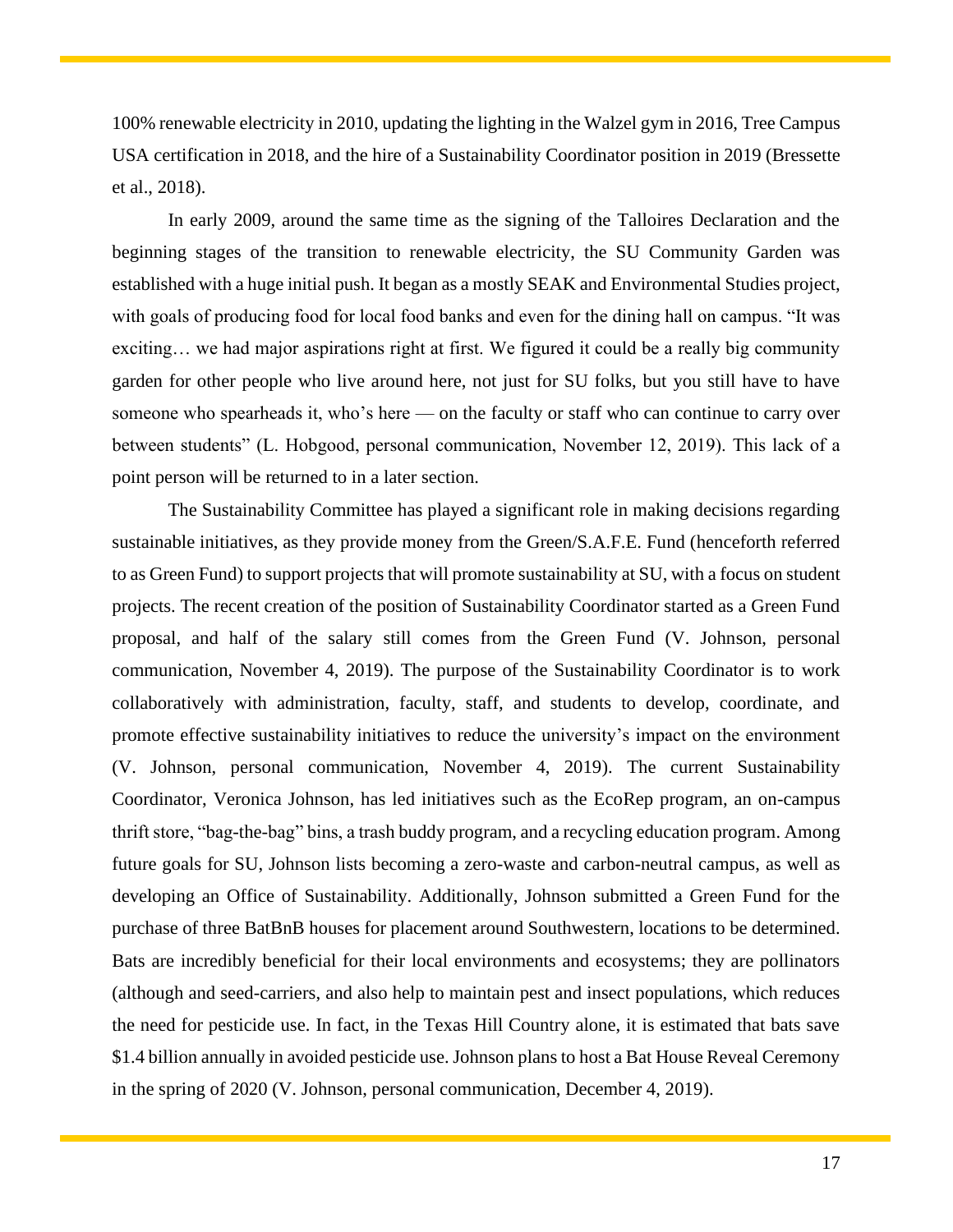SU's certification as a Bee Campus USA affiliate would not only follow in this tradition of student-led sustainable initiatives — it would support SU's commitment to maintaining a sustainable campus, as well as align with SU's core values.

## **3.2 Biodiversity and Pollinators at Southwestern**

## 3.2.1 *Programs Supporting Biodiversity and Sustainability at Southwestern*

| Organization /<br>Program Name                                       |                                     | Classification Role on Campus / Mission Statement / Purpose                                                                                                                                                                                                                                                                                                                                                            |
|----------------------------------------------------------------------|-------------------------------------|------------------------------------------------------------------------------------------------------------------------------------------------------------------------------------------------------------------------------------------------------------------------------------------------------------------------------------------------------------------------------------------------------------------------|
| Students for<br>Environmental<br>Activism and<br>Knowledge<br>(SEAK) | Student<br>Organization             | "To improve sustainability policies on Southwestern's<br>campus, state-wide, and nationally. We strive to educate and<br>involve the Southwestern community in environmental,<br>energy, and conservation issues. We believe in thinking ahead<br>by acting now to create a cleaner and more sustainable<br>Southwestern"                                                                                              |
| Human<br>Environmental<br><b>Animal Team</b><br>(HEAT)               | Student<br>Organization             | "To educate students on and improve situations for human<br>rights, animal welfare, and environmental preservation and<br>conservation."                                                                                                                                                                                                                                                                               |
| Southwestern<br>Community<br>Garden/Garden<br>Club                   | Student<br>Organization             | "To foster community through sustainable food cultivation."                                                                                                                                                                                                                                                                                                                                                            |
| SU Cat<br>Partners                                                   | Student<br>Organization             | "To protect and maintain the welfare of the campus cats, to<br>address any problems created by strays coming on to<br>Southwestern's campus, and to foster a relationship between<br>the campus community and campus cats."                                                                                                                                                                                            |
| Coalition for<br>Diversity and<br><b>Social Justice</b><br>(CDSJ)    | Student<br>Umbrella<br>Organization | "To foster an inclusive and supportive community of student<br>organizations that promotes and celebrates diversity. The<br>CDSJ is a united voice dedicated to empowering the SU<br>community to challenge the oppression of any individual or<br>group."                                                                                                                                                             |
| Environmental<br><b>Studies</b><br>Program                           | University<br>Department            | "Encourages students to analyze a local or regional<br>environmental issue from multiple perspectives, and notably,<br>encourages some element of environmental activism or<br>community engagement. The hope is that students will engage<br>in a research project that will allow them to gain experience,<br>research skills, and communication skills necessary to succeed<br>in a professional or academic field" |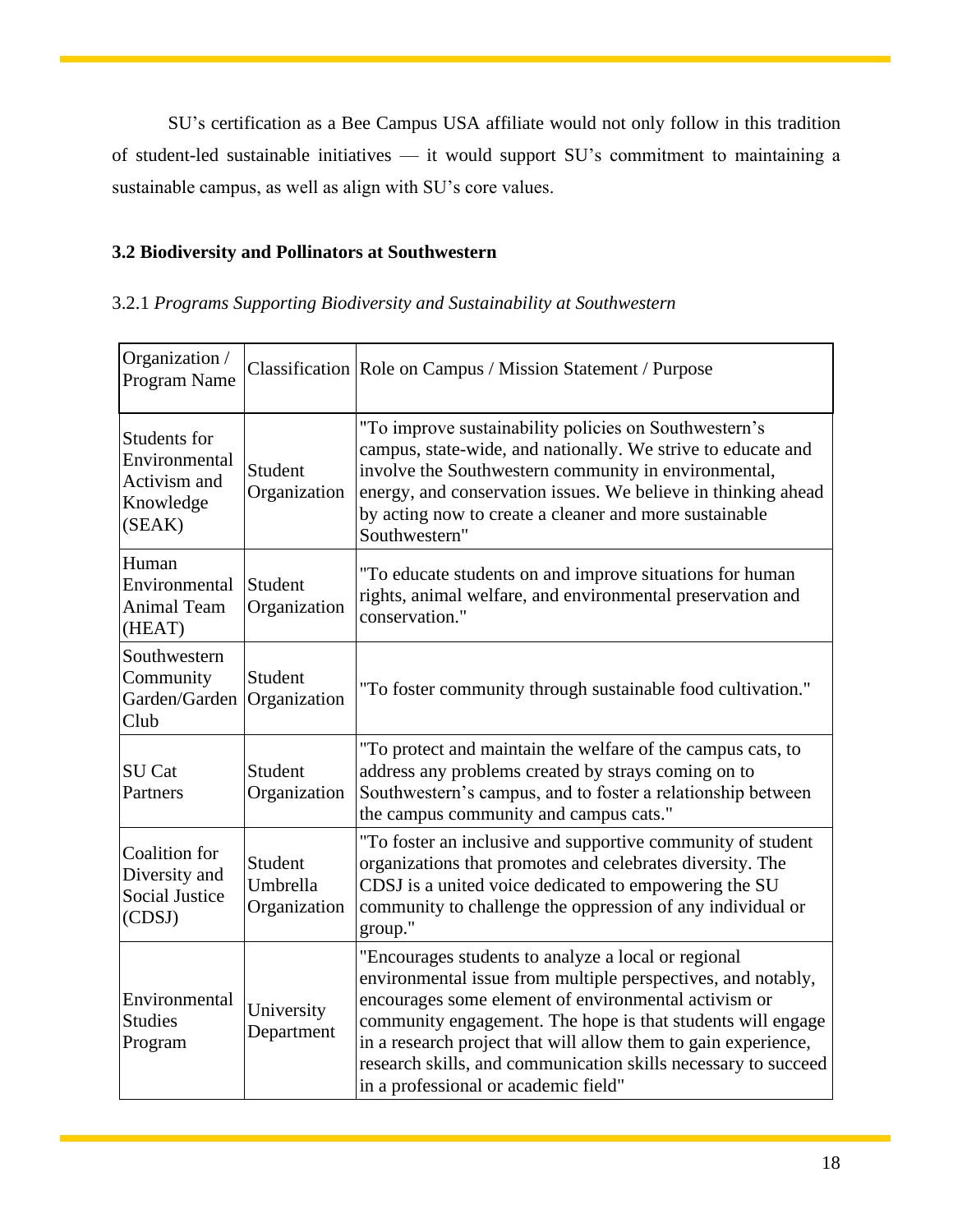| Sustainability<br>Committee | Faculty /<br>Staff $/$<br>Student<br>Committee | The Sustainability Committee is charged with the promotion<br>of practices and programs that support the principles of social,<br>financial, and environmental sustainability of Southwestern<br>University as outlined in the Talloires Declaration and the<br>American College and University Presidents Climate<br>Commitment." |
|-----------------------------|------------------------------------------------|------------------------------------------------------------------------------------------------------------------------------------------------------------------------------------------------------------------------------------------------------------------------------------------------------------------------------------|
| Facilities<br>Management    | University<br>Department                       | To provide and maintain an environment that fosters learning<br>and the betterment of humanity by creating a safe, sustainable<br>and aesthetically pleasing environment for the community<br>while preserving the historical character of the campus."                                                                            |

## <span id="page-19-0"></span>*3.2.2. Landscaping*

SU's grounds are similar to the general look of most universities: fields of manicured turfgrass, managed trees, and beds near and around buildings with a variety of plants. The university is dedicated to sustainability and campus stewardship, especially in recent years, and this can be seen in the university's landscaping decisions. One such decision, while not well-known by the campus community, is the production of mulch from campus trees that are removed for health or safety reasons and is used campus wide. Another is the university's efforts to conserve water; controlled by a computerized weather station, the irrigation system at SU is designed to only water when necessary. Additionally, the sports complex is irrigated using greywater, household wastewater from all streams without fecal contamination, from the City of Georgetown; in fact, SU was the first entity to use greywater in Georgetown (Johnson, n.d.). Despite these efforts, and even though around 90% of landscaping on campus is native or drought tolerant, SU is still Georgetown's largest water user (L. Roberson, personal communication, November 10, 2019). In order to combat this, an environmental studies capstone group proposed the use of a 19,000-gallon rainwater collection system for irrigation in fall 2018, which has yet to come to fruition (Johnson, n.d.).

Many of the plants on SU's campus are not native or best suited for the droughts that Texas is often and increasingly faced with. However, as these less-suited plants deteriorate, they are replaced with plants that are native or otherwise adapted for drought-tolerance (R. Erben, personal communication, November 10, 2019). There are two primary examples of this on SU's campus. In 2018, the landscaping surrounding the Hugh Roy and Lillie Cullen Building, the primary administrative building on campus, was redone to include a multitude of native and adapted plants such as Texas mountain laurel and asparagus ferns, as well as rocks for ground cover to limit the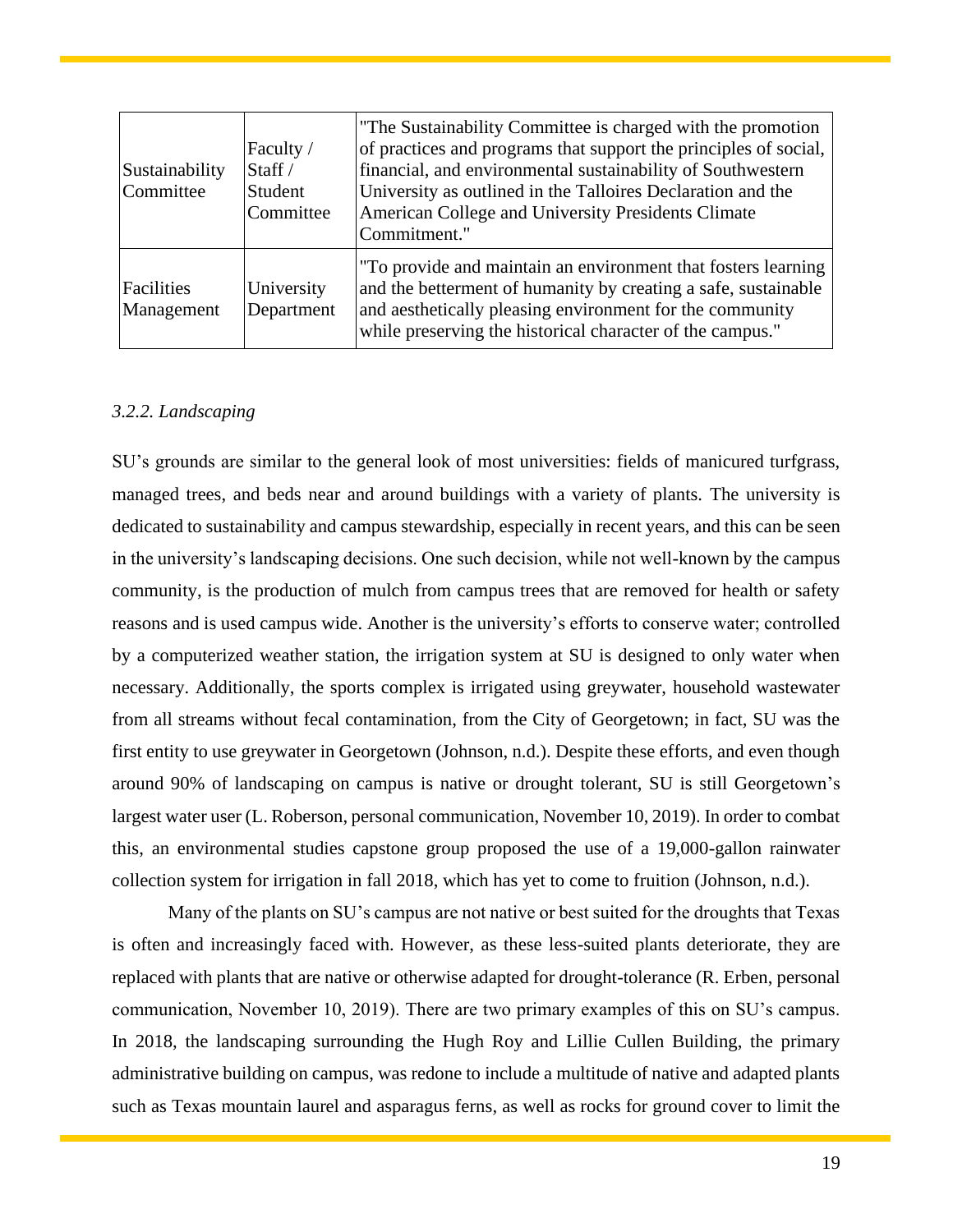need for water. In fall 2019, renovations to the Fondren-Jones Science Center were completed, and native and adapted plants such as sage and cenizo were added in beds surrounding the building, and the St. Augustine grass surrounding the area was replaced with *Zoysia japonica*, "Palisades," an adapted grass species developed at Texas A&M that is drought-tolerant and both shade and fullsun tolerant (R. Erben, personal communication, November 10, 2019). Additionally, in the summer of 2019, wildflower seeds were spread across a large triangular area of grass near the Corbin J. Robertson Center, the campus athletic center. Unfortunately, there have not been any wildflowers yet due to very little rain in the months since (L. Roberson, personal communication, November 10, 2019). These are larger-scale examples, but this replacement of non-native and/or non-adapted plants with native and/or adapted plants is now a staple of Facilities Management (Facilities)' groundskeeping practices, and is not the only way in which SU's landscaping is sustainable.

## <span id="page-20-0"></span>*3.2.3. Pest Management*

Facilities Management are committed to an informal Integrated Pest Management (IPM) plan designed to counter problems in the least harmful ways possible. The plan includes five crucial aspects, with the first the most important: *inspection*. Every day, Facilities staff inspect the campus grounds in an attempt to catch problems before major management such as pesticide application is needed. Inspection is a constant, ongoing, necessary process for the prevention of pest problems and harmful corrective action. Second is *preventative action*, in which the root cause of the potential problem is identified, and action is taken, such as altering watering levels, to prevent the problem from spreading. Third is *monitoring*, similar to inspection — once a problem is discovered, it is continually monitored at each and every step of the process. After any action is taken, Facilities returns to this stage. If the initial preventative action did not fix the problem, an *overall analysis* takes place: What is the problem? What led to the problem? What needs to be done to correct the problem that has not already been attempted? Why did previous attempts fail? Finally, *reevaluation* occurs, next steps are outlined, and the problem returns to the monitoring stage. It is a long, multistep, cyclical process, and lasts about a month in most cases (L. Roberson, personal communication, November 10, 2019). Working with Facilities, this philosophy was written up in more detail by our capstone and is available on the [Bee Campus USA page](https://www.southwestern.edu/about-southwestern/sustainability/recognition-and-reports/bee-campus-usa/) on SU's website.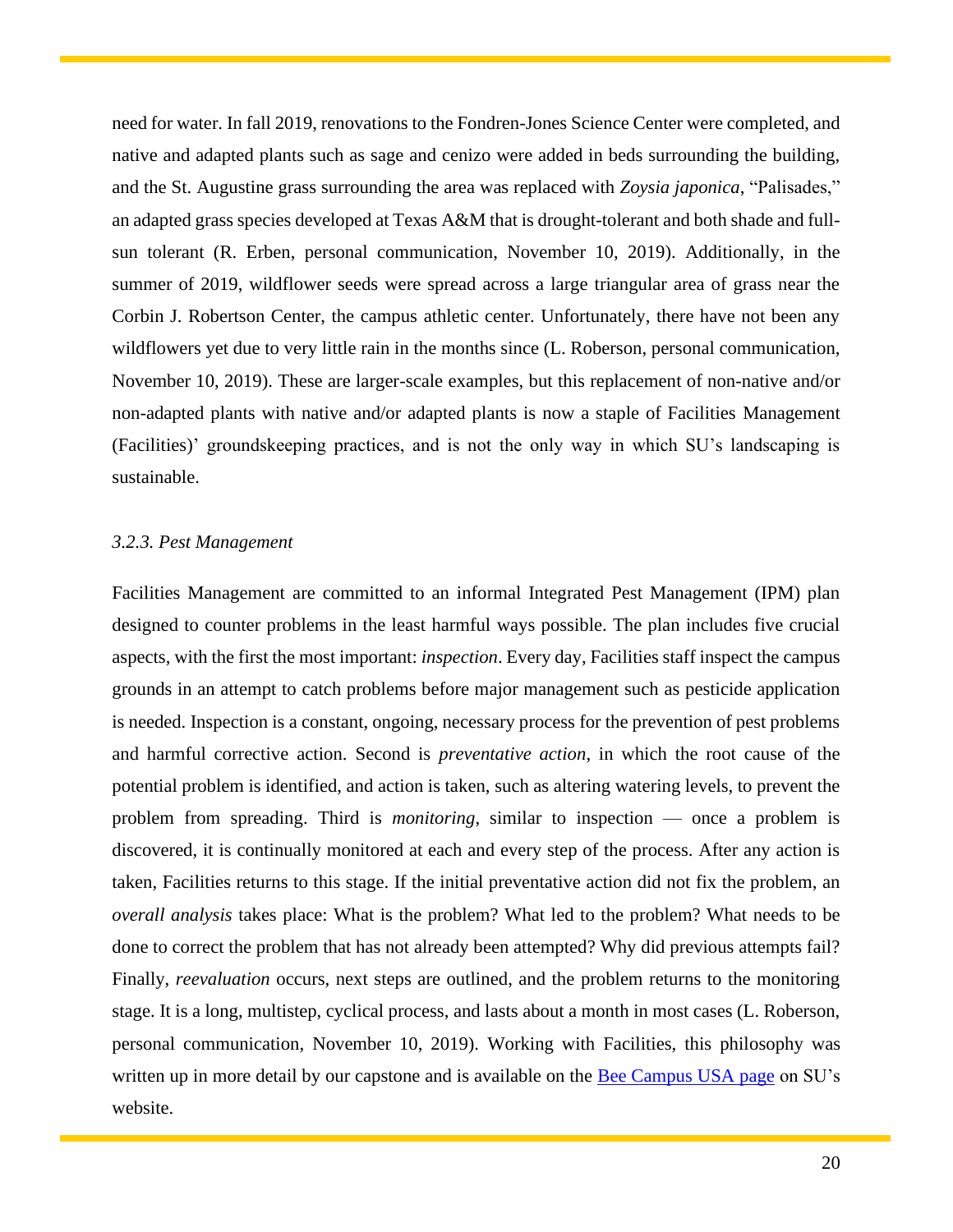There are two interesting aspects of pest management at SU, one of which falls outside of Facilities' IPM plan and into the hands of a student organization: Cat Partners. Cat Partners of SU (CPSU) was founded officially as an organization in 2011 as a result of Alex Brown's sociology capstone project in the fall of 2010, which focused on the Trap, Neuter, Return (TNR) of feral cats that had been living around or on campus (A. Brown, personal communication, September 21, 2016). When feral cat populations are left unchecked, they can become overpopulated. By trapping, spaying/neutering, and returning the cats to the colony, populations will no longer increase, and established colonies will repel other feral cats from their territory. Thanks to the efforts of CPSU, there are now nine campus feral cats, all spayed/neutered, and at least three of which allow (or even, in the case of Mister Socks, adore) human contact. These campus cats help to keep other feral cats from establishing themselves on campus and becoming a nuisance, and also help to keep bugs and other critter populations such as mice small. Feral cats are also known for decimating bird populations, but because SU's cat community is managed and fed at feeding stations, this is not as much of an issue. It does, however, bring up the second interesting aspect of pest management at SU: bird calls.

Back in 2000-2001, SU's campus was experiencing a major grackle problem, to the extent that there were concerns for the safety and health of students, faculty, and staff due to the noise, waste, feathers, and odors from the birds. Facilities attempted to rid the campus of the birds numerous times; they tried clapper boards, starter pistols, laser lights, airhorns, smoke, and even fireworks, but nothing worked. Facilities even spent over \$30,000 in overtime during the summer trying to keep the grackles away from campus. Finally, a solution was discovered, and it remains today: "Bird Gard Pro," a unit that projects predatory bird calls to keep grackles and other pest birds away. A few units were installed around campus, and now for nearly two decades, there have been no issues with birds (R. Erben, personal communication, November 4, 2019).

These bird calls are both socially sustainable in their protection of the campus community's health and safety and economically sustainable in the low maintenance required of the units and their effectiveness. They are also environmentally sustainable, as the bird calls effectively and efficiently stave off any possibility of overpopulation of pest birds on campus; while birds provide valuable ecosystem services such as maintaining insect populations, when they overwhelm an area they can drastically reduce these populations. In the years following the installation of the calls, Facilities noted no noticeable change in insect populations, as bugs are not a primary food source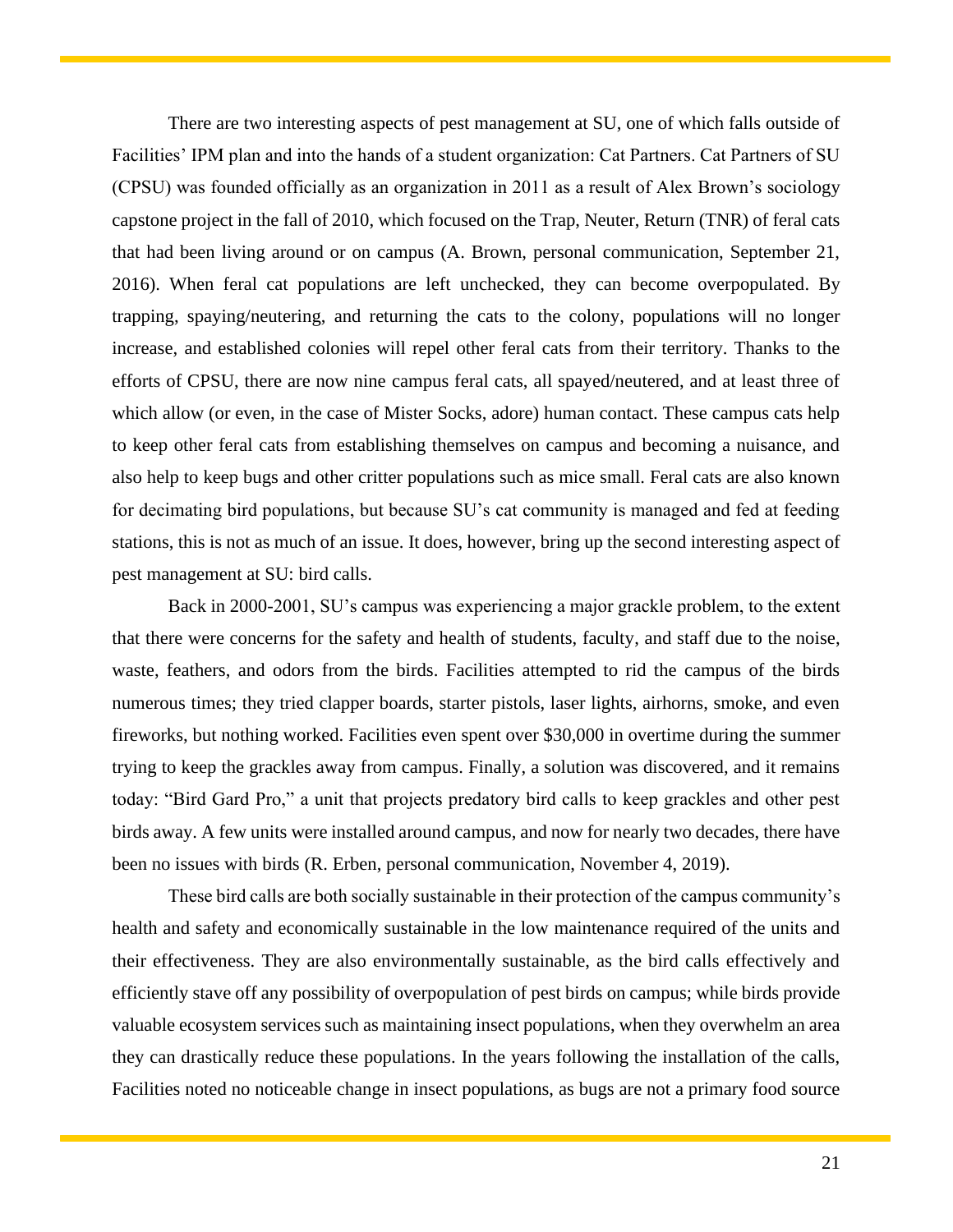for grackles (R. Erben, personal communication, November 4, 2019). Additionally, even without the grackles on campus, there are many bird species to perform ecosystem services, such as mockingbirds, multiple dove species, owls, nighthawks and other hawk species, sparrows, wrens, etc. (J. Long, personal communication, November 8, 2019), as they are not affected by the calls.

## <span id="page-22-0"></span>*3.2.4 Green Spaces*

Well-groomed, primarily turfgrass landscapes are not the only green spaces available to the SU community. One such area is the SU Community Garden, founded in early 2009 and managed by the Garden Club, a student organization, starting in 2014 (S. Brackmann, personal communication, November 4, 2019). Equipped with an aquaponic growing system and raised wicking beds (each a product of student Green Fund grants), the campus garden helps to conserve water during the warmer months and often supplies organic produce such as cabbage, lettuce, broccoli, spinach, chard, eggplant, peppers, tomatoes, strawberries, etc. to community organizations. In fact, in the early 2010s, fifty pounds of food was produced in one harvest and donated to a local food bank (L. Hobgood, personal communication, November 12, 2019). Additionally, with the planting of low-maintenance pollinator plants such as Yellow Columbines and Guajillo, part of the garden was designed specifically to attract bees, butterflies, and other pollinator species (Johnson, n.d.). At one point, this pollinator garden was around 15,000 square feet with over 30 varieties of pollinator plant species (L. Roberson, personal communication, November 10, 2019). In years past, there was also a Texas native wildflower hillside, as well as a butterfly garden (L. Hobgood, personal communication, November 12, 2019).

Due to the nature of SU, with students coming and going, the garden has ebbed and flowed with the varied passions of its overseers. In a meeting on November 4th, 2019, Dr. Sarah Brackmann, the Senior Director of Integrative and Community-Engaged Learning, described how she was heavily involved with the garden around 2013-2014 and noted that "…nobody was really taking ownership of the garden… not sustainable. And I said for many years, it will not be sustainable until someone takes ownership because there's so much work that goes [into it]." This has been true for much of the garden's existence, even with the Garden Club as the primary owner. "Every year, a new group of students become very passionate and engaged… but I can give you names of alumni who just got burnt out… the garden just kills their soul." Dr. Laura Hobgood also noticed this: "It's gone through various iterations... It's gone up and down like that the whole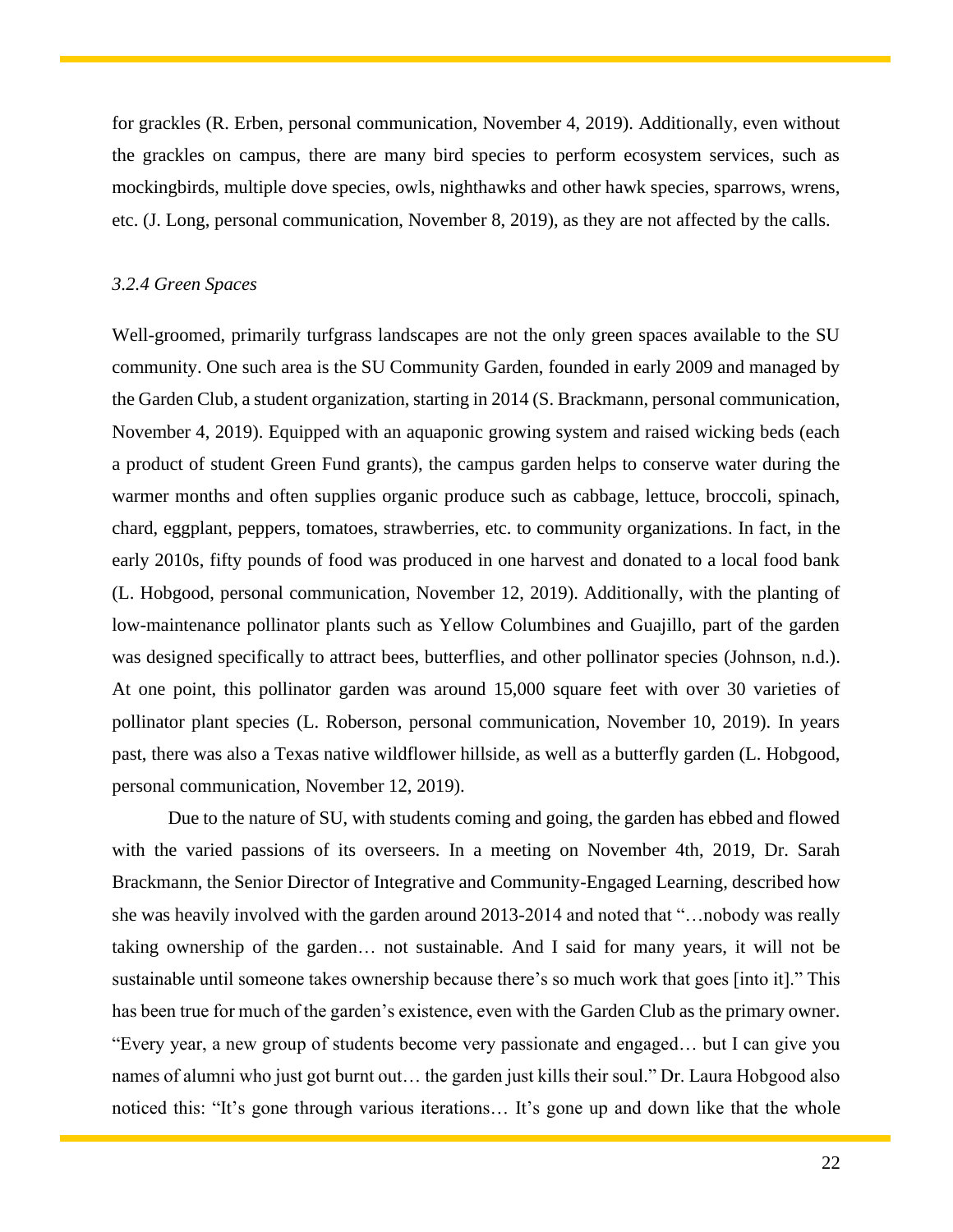time, [with] 2 or 3 year chunks where for some reason there was a bunch of activity and then it sort of goes [downhill gesture]… cause it's a lot of work" (L. Hobgood, personal communication, November 12, 2019).

With the hire of a Greenhouse Technician, Lance Roberson, in fall 2018, there is now a primary manager for the garden, someone that can ensure the sustainability of the garden as students come and go. Having a point person is also important for the success of student-learning projects, which have been ongoing in the garden through varied courses, such as a plethora of Community Engaged Learning courses once taught by Dr. Molly Jensen in the 2010s (S. Brackmann, personal communication, November 4, 2019), Dr. Joshua Long's Sustainable Food and Agriculture course, a First Year Seminar (FYS) course titled From Farm to Table: Food in our Changing Environment, etc.

The Community Garden is not the only service-learning green space available to SU students: located about one mile east of main campus, Ecolab is owned by SU and utilized by students of the Ecolab program, a "student-driven environmental field studies program for learning and research in Ecology, Geographic Information Systems (GIS), and Environmental Studies" (SU, n.d.a), established in 2014. The area is untouched by mowers or any other sort of managed maintenance, and access is only allowed for those within the program, or otherwise granted permission for service-learning projects. Water analysis, surveys of animal and plant species, and GIS mapping are projects which often occur in Ecolab, as well as restoration projects, including trash removal, trail creation and maintenance, and replacement of invasive species with native species (SU, n.d.a).

This section has discussed the long and rich history of sustainability at SU — from social issues such as gender equality to environmentally sustainable endeavors, student-led activism at SU has paved the way for the many sustainable initiatives SU prides itself on, such as the transition to renewable electricity and the establishment of the Sustainability Committee. However, this culture of sustainability is not enough; landscaping decisions are critical for environmental sustainability, and thankfully the Facilities Management team at SU also subscribes to a mindset of sustainability. With their focus on native and adapted plants and their previously unofficial least-toxic IPM plan, Facilities staff aim to preserve and further establish native habitat on SU's campus. With the management of local feral cat communities and the installation of bird calls to keep grackles from invading campus, SU has also shown its more interesting aspects of pest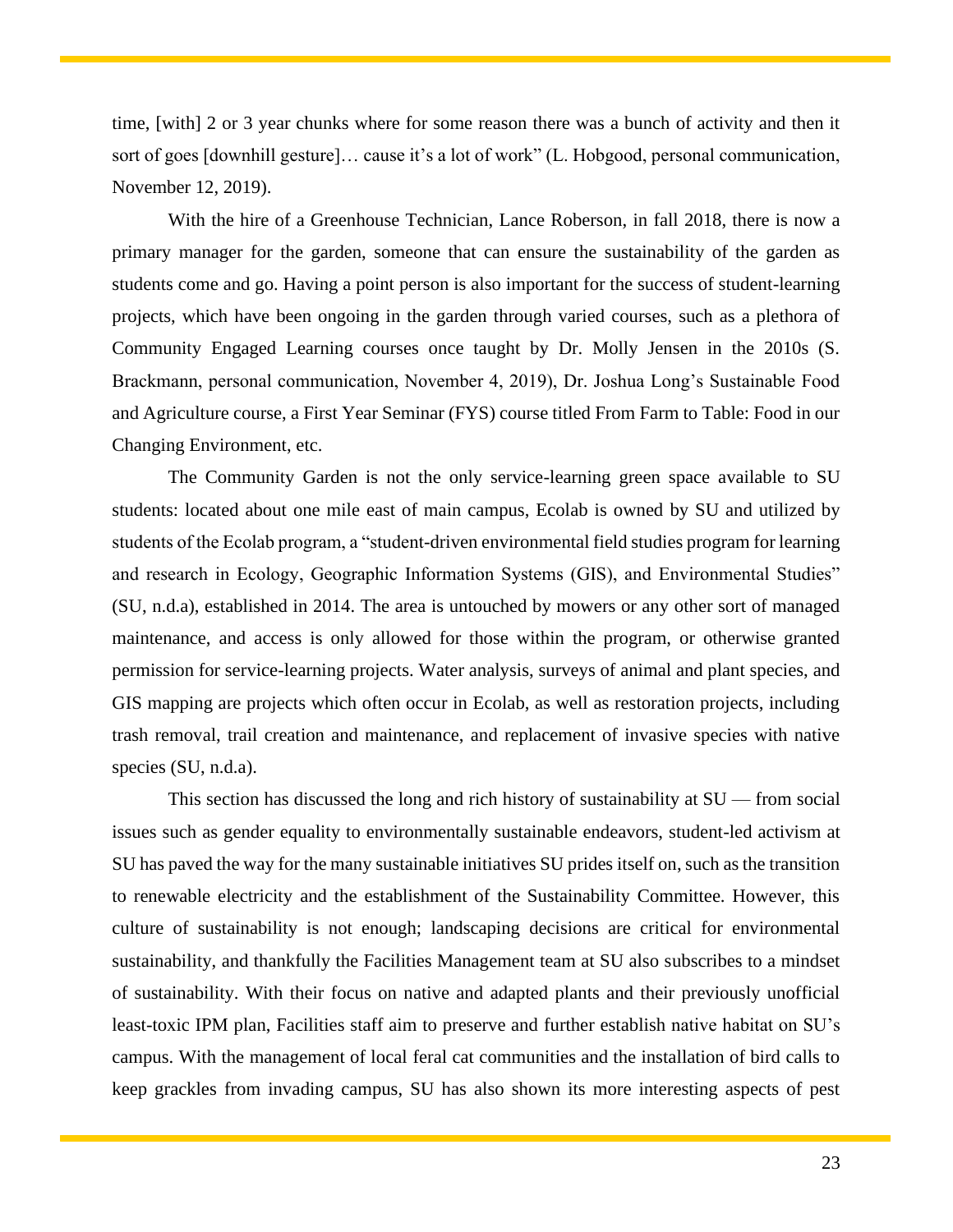management. Finally, green spaces on campus that allow greater student oversight include the SU Community Garden, with its own history of ups and downs, and Ecolab, a primarily academic space. Each of these aspects of sustainability at SU come together to create the socially- and environmentally-conscious atmosphere needed for SU to subscribe to sustainable initiatives and programs beyond what the university already does, such as the primary aim of our capstone project: the certification of SU as a Bee Campus USA affiliate.

## <span id="page-24-0"></span>**4. Bee Campus USA**

## <span id="page-24-1"></span>*4.1 Requirements and Certification*

After the collapse of bee colonies was being reported at an alarming rate in the U.S. in the mid-2000s (USDA, 2019), a small group of conservationists came together to come up with a solution. Instead of pointing fingers, this group decided to set forth the Bees City USA program in 2012 in order to raise awareness and start a dialogue about protecting our pollinators. Three years later, Bees Campus USA launched to bring this discussion to universities as well (AASHE, 2018). Bee Campus USA is an initiative of the Xerces Society for Invertebrate Conservation that aims to recruit universities to engage in sustainable practices that promote pollinator habitats and native landscaping. By doing so, Bee Campus USA certifies a campus as a "Bee Campus," a label achieved through a set of application requirements that include a campus management plan that includes a native, pollinator-friendly plant list (NPL) and an IPM plan, a bee campus committee, and engaged student service-learning projects focused around pollinator education. Listed below, these requirements (Xerces, n.d.a.) help the university unite what they are already doing as well as continue to promote sustainable practices within the faculty, staff, and student body:

- 1. Establish a committee and develop a habitat plan
- 2. Host awareness event(s)
- 3. Sponsor and track student service-learning projects
- 4. Offer pollinator focused courses and/or workshops
- 5. Post signage to educate your campus and broader community
- 6. Maintain a web presence to share your Bee Campus USA news and activities
- 7. Reapply annually for renewal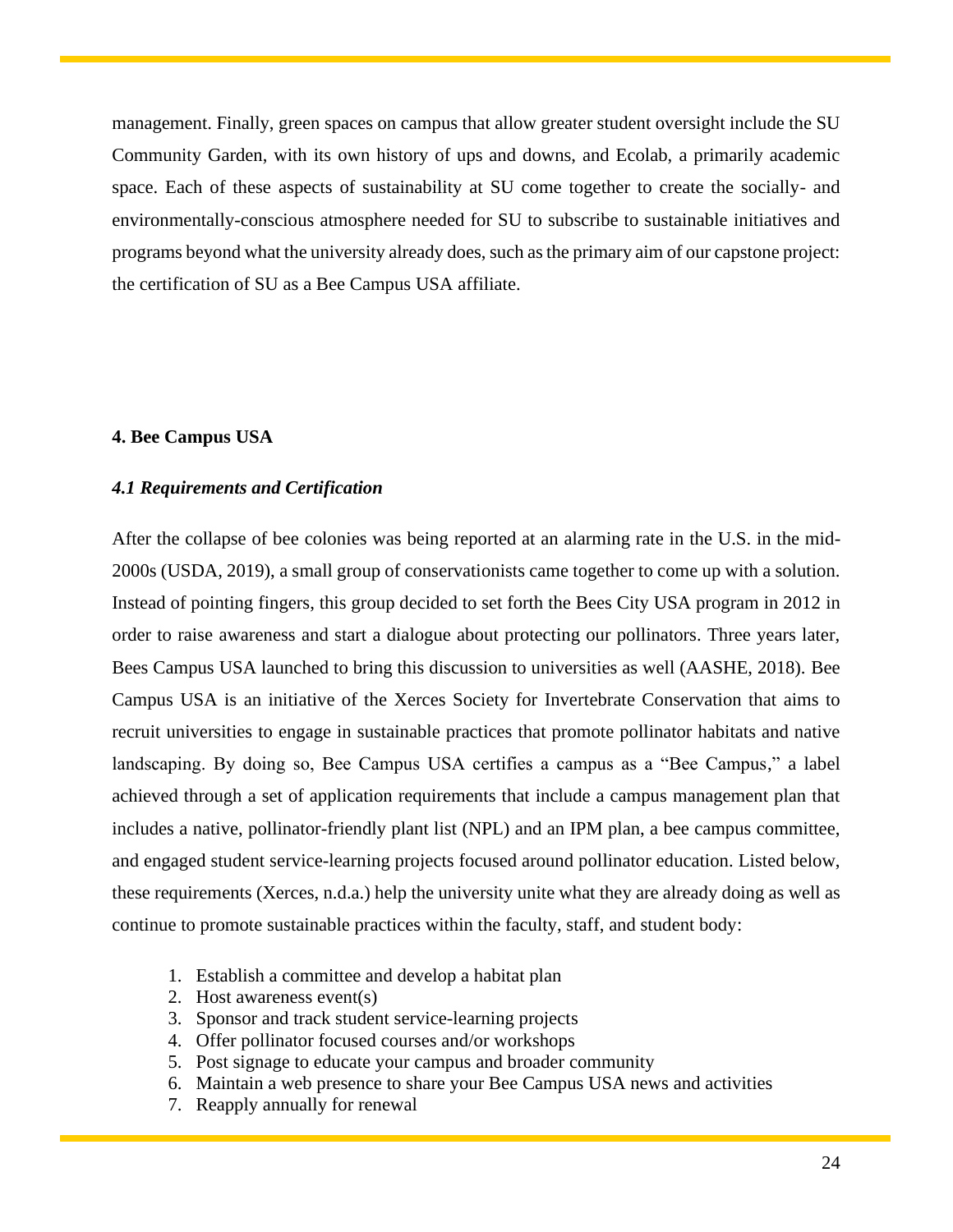The first requirement is to establish a committee and a habitat plan. The committee must be made up of the landscape director, faculty, staff, and students (Xerces, n.d.a). This committee oversees the annual renewal of the campus' certification by producing a full report that details that year's events, projects, pollinator curricula, and the campus habitat plan. The committee must also update the university's webpage with the relevant information pertaining to their Bee Campus USA efforts, as listed in the above application renewal requirements. The first step that the committee takes in applying for Bee Campus USA certification is the habitat plan. This plan is made up of the IPM plan and the NPL, the latter of which includes regional sources for the plants (Xerces, n.d.a). The IPM plan is a description of current university policies for managing pests and which pesticides are being used in the case of infestations, if any. The IPM plan will be analyzed to make sure that the university is using the least toxic options for pest management and does not have a severe effect on pollinator populations. The NPL is a list of native, pollinator-friendly plants that the university may use. This acts as a way to categorize the landscaping the campus is engaging in that might influence pollinator patterns. Providing a regional source for native plants on campus allows Bee Campus USA to recognize that the university is actively working to create a sustainable habitat that matches the campus' ecological region. The IPM plan and NPL must be publicized on the university Bee Campus USA webpage for other local landscapes to access and use as a model.

Several of the following steps in applying for Bee Campus USA certification are focused on community and student engagement and learning. These include awareness events, student learning projects, and pollinator-focused courses. The first of these is hosting awareness events which enable the community to learn more about the importance of pollinators and their role in ecosystem services. The event also acts as a way of recognizing the campus' certification. Events can be as large as workshops or as small garden tours; it is only necessary to make the overall community aware of the certification and pollinator's importance. Some themes that should be covered in the awareness event are the role of pollinators in our food source, ecosystem food webs, and the spread of native plants. Awareness events should be held every year and can be open to the campus community or the city community and can involve national observance days like Earth Day, National Pollinator Week, and Garden for Wildlife Month (Xerces, n.d.a). Following awareness events is the focus on student involvement by tracking and sponsoring student learning projects. These projects can be on- or off-campus and should enhance habitats, which allows garden planting days or invasive species removal events to count towards this requirement (Xerces,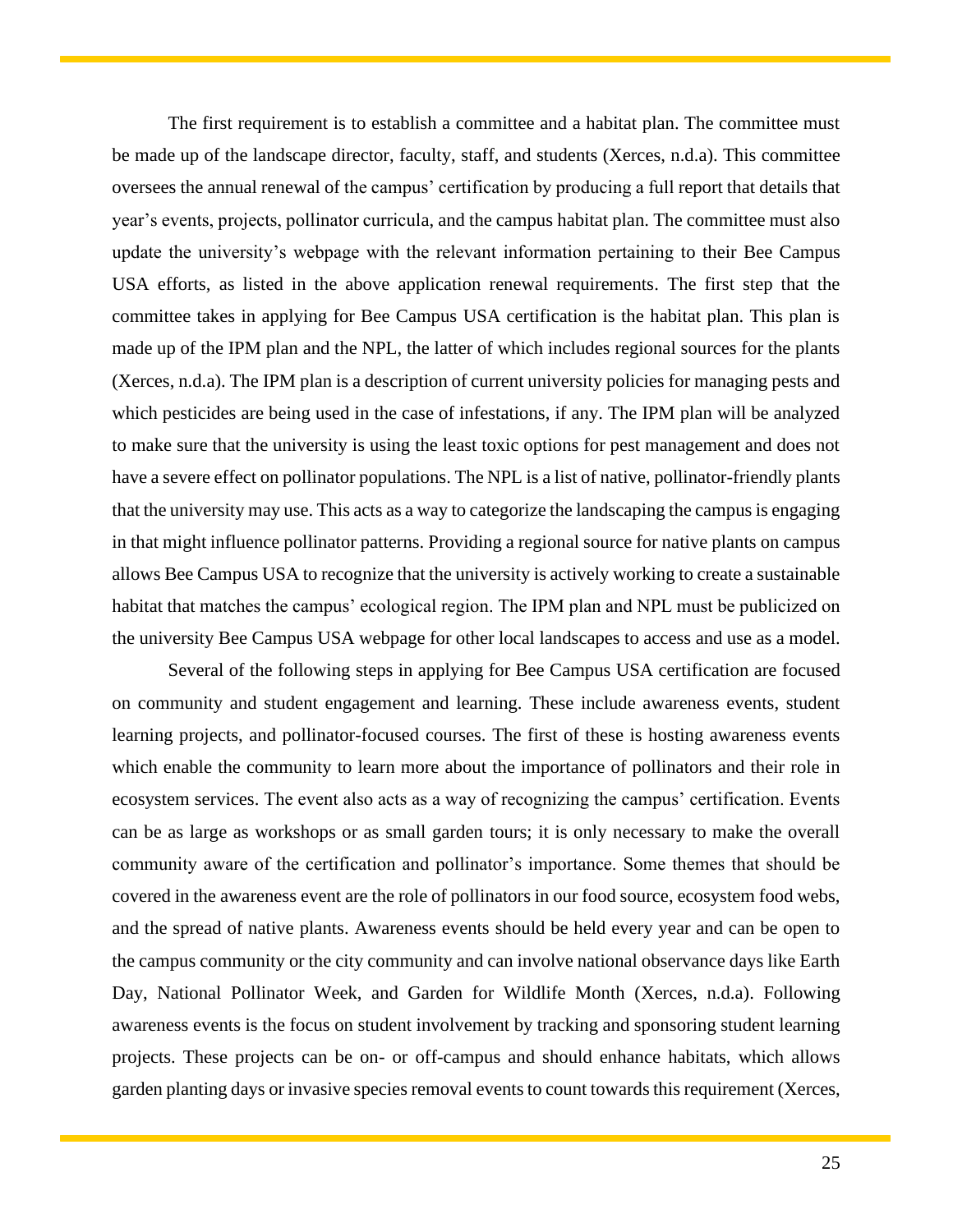n.d.a). Biennially, a course with a pollinator-focused curriculum must be offered for students. Workshops that focus on pollinator ecology, integrated pest management, landscaping for pollinators, and/or native plants also count towards this requirement. It is possible to host a workshop that covers all three of the above requirements, allowing for each campus to create a unique approach towards Bee Campus USA certification. These different paths also allow for universities to integrate learning through their unique ecoregions and raise awareness for pollinator protection.

Finally, advertising that brings attention to the campus' efforts towards Bee Campus USA certification must be accessible and easily available for the campus community. This must be in the form of signage and an active web presence that tracks the different ways the campus has worked towards certification. Signage on campus should include information that focuses on the importance of native landscaping and pollinator roles in the greater ecosystem. These help the community to acknowledge the importance of Bee Campus USA certification and the university's commitment to sustainability. The active web presence allows anyone to read about the details of the university's dedication to their Bee Campus USA certification. It should be updated with current news of sustainable practices, pollinator-focused events happening on the campus, and outline the IPM plan and NPL for those interested. It should be used as an important source of information for future and current students as well as for the annual reapplication process.

## <span id="page-26-0"></span>*4.2 Benefits to Universities*

Joining Bee Campus USA provides universities numerous benefits directly and indirectly through the application process. The first benefit is a direct benefit to the school in the form of rating and marketing materials with Bees Campus USA certification. Universities are actively engaged in current issues in order for them to race amongst their peers to attract like-minded students. Environmentally conscious universities can keep score of their sustainability achievements through the Sustainability Tracking Assessment and Rating System (STARS), which is used to compete amongst one another (Northland, 2018). Bee Campus USA certification has created a ripple effect on universities and their local communities; during the process of applying for certification, universities must go through the seven steps for certification, ranging from forming a committee to creating pollinator-focused courses. Forming a committee brings together staff, faculty, and students, the three essential stakeholders who represent the campus population.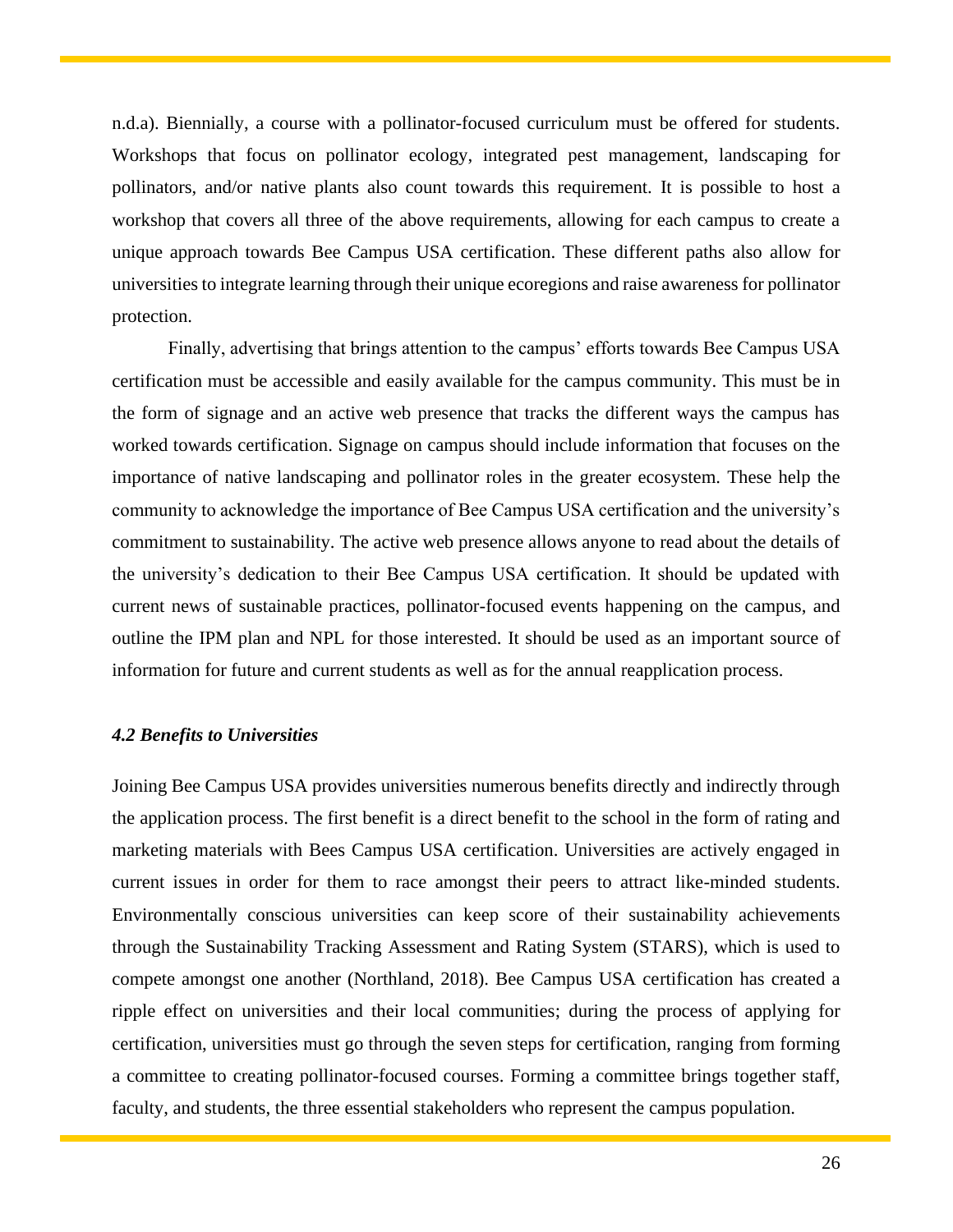The certification also requires universities to raise awareness and to start pollinator conversations through awareness events, various student-learning projects, and courses/workshops, which will spark interest and enables participants to continue to stay plugged into the issue of pollinator protection. Students who are involved in the such projects gain extensive knowledge on pollinators, enabling them to put it into real-world practice. The projects allow students to use campus grounds as an extension of the classroom. For example, the University of North Carolina, Asheville, Bee Campus USA affiliate, has implemented additional learning opportunities to students from different disciplines such as internships, independent studies, and courses related to pollinators (Salvia, 2018). On top of this, students are continuously involved and learned about university decision-making regarding landscaping and least toxic integrated pest management.

#### <span id="page-27-0"></span>*4.3 What Texas Schools are Doing*

Currently there are six Bee Campus USA certified institutions in Texas, including Abilene Christian University (ACU) in Abilene, Coastal Bend College (CBC) in Beeville, Tarrant County College Southeast Campus in Arlington, University of North Texas (UNT) in Denton, University of Texas at Dallas in Richardson, and University of Texas Rio Grande Valley in Brownsville (Xerces, n.d.c). Based on the Annual Report of Accomplishments in 2018, there were only three that submitted annual reports for 2018 that are available: ACU, CBC, and UNT (Xerces, n.d.c). There were similarities and differences in the ways each campus approached their awareness events, created habitats, and instituted policies. Each university had a different approach when it came to raising awareness due to the university's core values and geography, as well. For example, CBC is located in Beeville, TX. The coincidence of the city's name has allowed CBC to expand its education and outreach programs beyond the campus to the City of Beeville. The CBC has partnerships with the City of Beeville to host the Annual Bee Jamboree event, intended to educate the community about the benefits of bees and pollinators through live music, farmer's markets, and vendors (CBC, n.d.).

In the meantime, UNT has a substantial focus on creating habitat and extensive programs for service-learning and various curriculums that are related to pollinators; their slogan, "Mean Green," is not just about the color. There were ten significant events and service-learning projects such as BioBlitz events in the spring and fall, assessments of plants on campus, cleaning up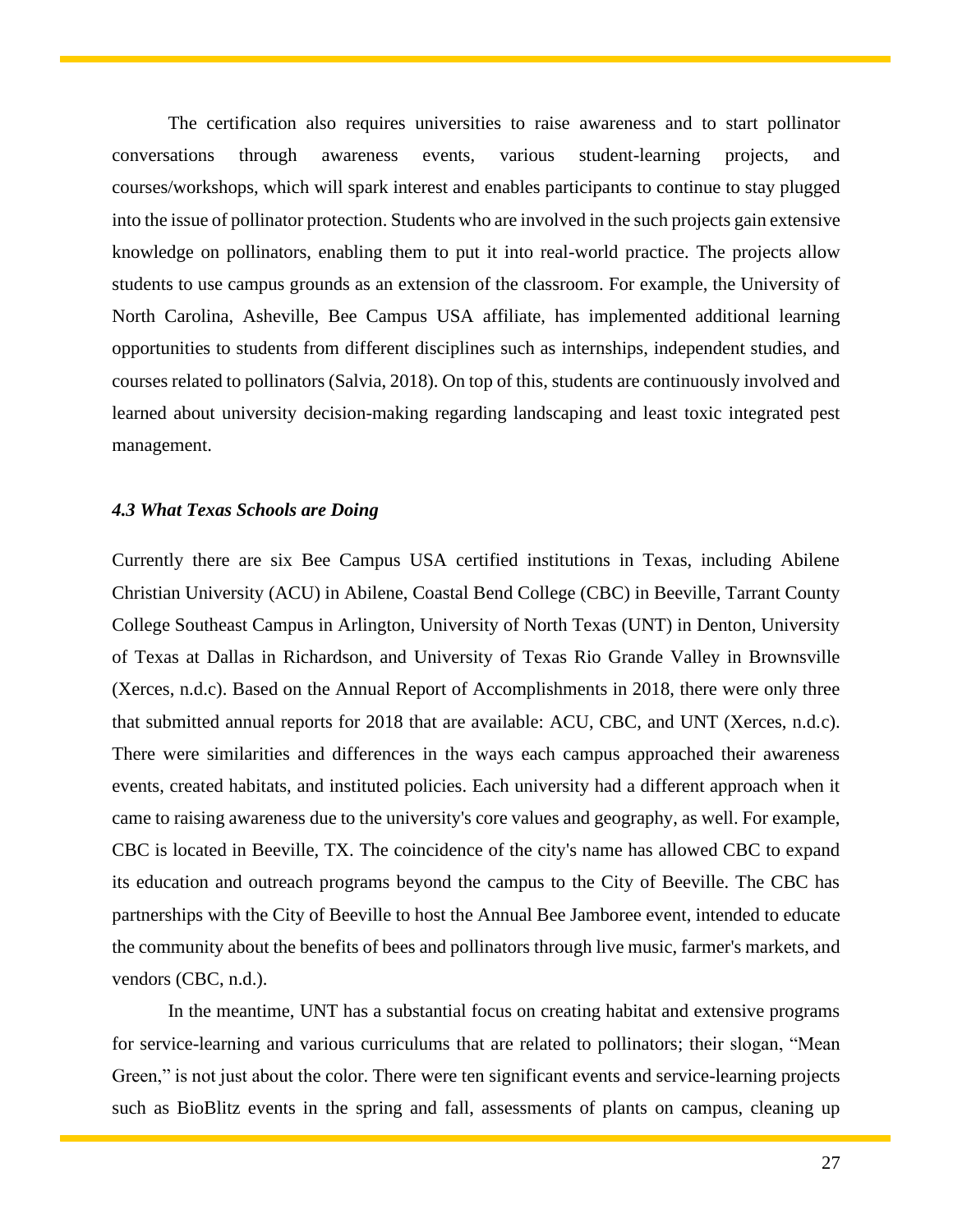invasive species, and the Big Event, a nationally recognized day of service. UNT has also added pollinator-related curriculum into different classes such as Biology, Biodiversity, Conservation of Animals, and more (UNT, n.d.). Despite the different approaches each campus uses to educate its community, there is a consensus; all three schools have utilized their community garden as a starting point for pollinator habitat protection. ACU has utilized its two big community gardens to test out which native plants work in which seasons and are the best for the area while requiring the least maintenance and attracting more pollinators (ACU, n.d.), UNT hosted garden workdays twice a year that brought students, faculty, and staff members to help pull weeds, lay and remove mulch, and plant (UNT, n.d.), and CBC hosted the Annual Bee Jamboree at the college's Conservation Garden (CBC, n.d.).

#### <span id="page-28-0"></span>*4.4 What Southwestern Already Does*

SU's dedication to sustainability allowed for many of the requirements to be filled without active changes in already existing policies and practices. Meetings with Facilities, individuals on staff and faculty, the Sustainability Committee, and garden students brought awareness to the current practices by the campus and that the capstone group only needed to catalog this information into an application. The first meeting with Facilities allowed us to start on the NPL and IPM plan. Members of Facilities, including Lance Roberson, Richard Dabbs, Randy Erben, Randy Damron, and Ben Nava, provided valuable information regarding the IPM plan, particularly that SU's Facilities management use a five-step program to analyze a situation and use proper management techniques (personal communication, October 10, 2019). This allowed the group to write out an official IPM plan that details each step that SU takes towards safe and sustainable pest management. Randy Erben then shared a plant list of all plants being utilized in SU's landscaping (R. Erben, personal communication, October 10, 2019). SU includes a majority native plants into its aesthetics, allowing for us to cross list with a public access list provided by the City of Austin. This source contained information about whether a species was native to blacklands prairie and/or Edwards Plateau, native to a Texas ecoregion that was not blacklands prairie or Edwards Plateau, or a hybrid species with native parentage. Lance Roberson also provided information on the regional source, Native Texas Nursery, where SU purchases their native landscaping plants (L. Roberson, personal communication, October 10, 2019). The information provided by the Facilities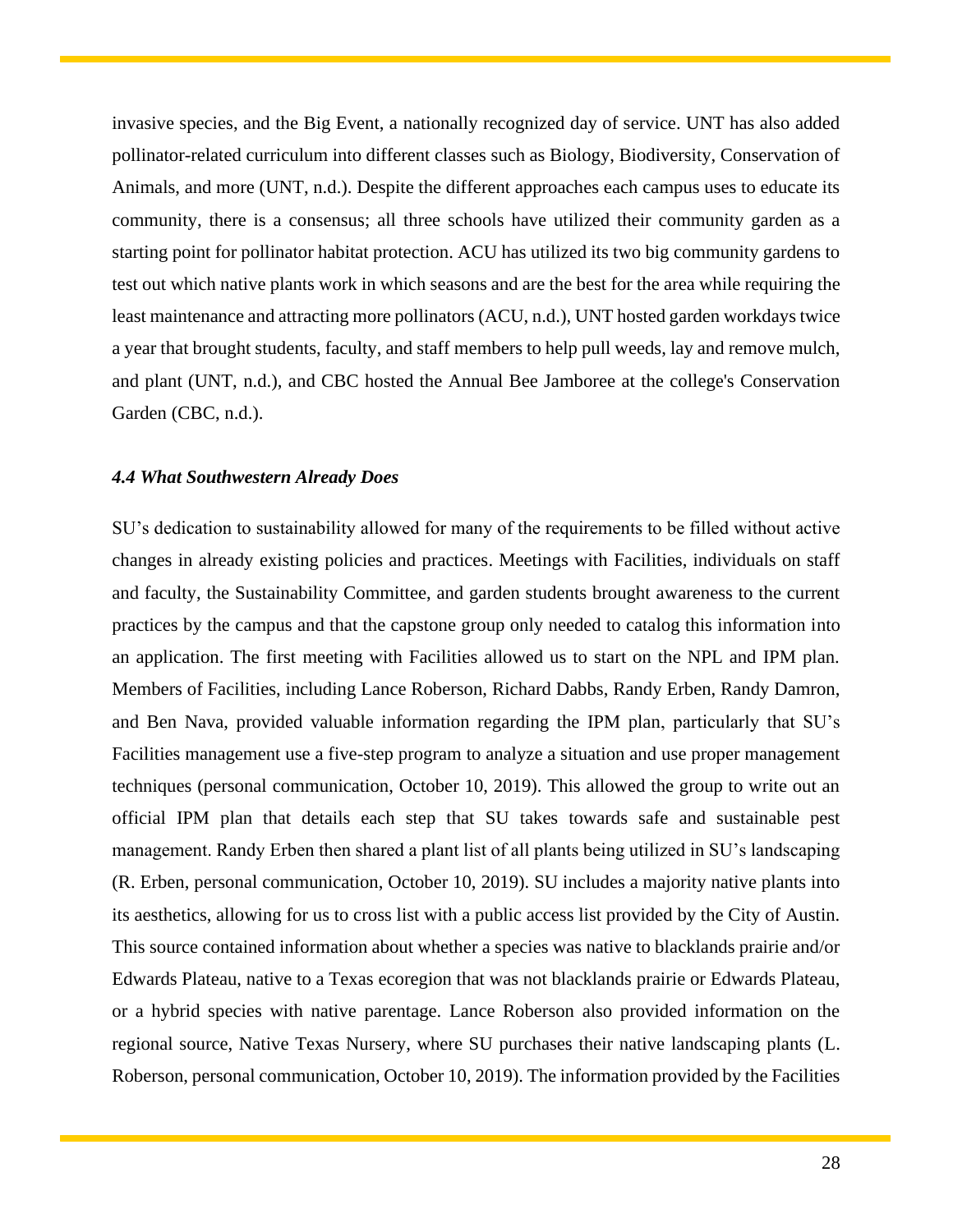Management staff allowed the group to write out the information needed for the Bee Campus USA application and fulfill the habitat plan requirement.

An important meeting with Dr. Romi Burks gave the group insight to allow the Sustainability Committee to absorb the Bee Campus USA committee as it already had the required student, faculty, and staff makeup (R. Burks, personal communication, September 26, 2019). The Sustainability Committee would then take the responsibilities of renewing SU's certification and overseeing the fulfillment of Bee Campus USA requirements. It was necessary however for this absorption to be voted on and accepted by the current members of the Sustainability Committee. Dr. Burks also gave recommendations on our Green Fund proposal which included a five-year renewal plan that detailed each year's costs, the annual renewal fee, and signage costs (R. Burks, personal communication, September 26, 2019). This provided the group with insight on what to focus on to get financial funding to meet requirements and ensure Bee Campus USA certification.

Email correspondence with Dr. Emily Niemeyer provided information about a current First Year Seminar that taught a pollinator-focused curriculum based around Community-Engaged Learning Projects (CELP). This class, a First Year Seminar (FYS), named From Farm to Table: Food in our Changing Environment, focuses on climate change and how it has and will impact food sources. The CELP that Dr. Niemeyer gave students included a pollinator focused project that led to a presentation on what the group did in the campus garden, what they learned, and supporting resources on the importance of pollinators in food sources (E. Niemeyer, personal communication, October 16, 2019). This class, which will be offered in the fall semester for firstyear students, provides the opportunity for students to take a class that includes pollinator education, fulfilling the pollinator curriculum requirement of Bee Campus USA. The CELP of Dr. Niemeyer's FYS also counts towards sponsoring and tracking student service-learning projects, thereby doubling as both a service-learning project and as a pollinator-focused course.

A majority of Bee Campus USA application requirements were already completed as the capstone group met and communicated with various members of the SU community. However, it was still necessary for the group to get approval for the Sustainability Committee to absorb Bee Campus USA duties, install signage on campus, and create an SU Bee Campus USA webpage. These aspects of the application have been fulfilled with work by the group. The group has also sought to look beyond these requirements and create a Protected Native Habitat on campus, located in a field northeast of the maintained campus near the sports facilities.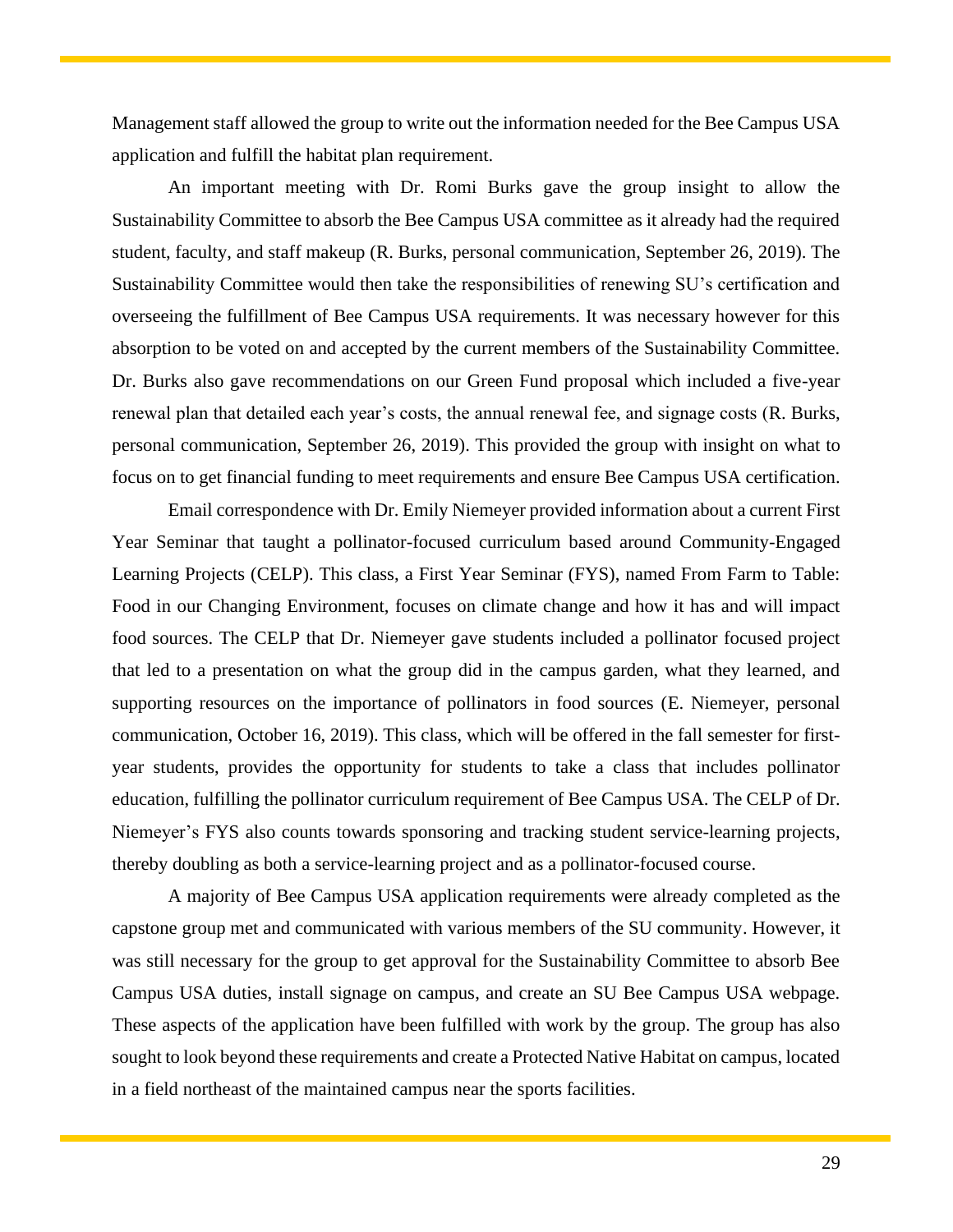## <span id="page-30-0"></span>*4.5 What Southwestern Needs to Do*

The first requirement of Bee Campus USA certification is to form a committee, which we proposed to the Sustainability Committee in their October 18, 2019 meeting. The proposal included a fiveyear project continuation plan that outlined the future responsibilities of the committee, the details and requirements of maintaining Bee Campus USA certification, and future pollinator awareness event ideas. The first year required the formation of the committee and the creation of the Bee Campus USA webpage and the second would require the annual public awareness event. The third year would see the signage designed and placed on campus grounds. By the fourth, the committee would need to have fully integrated a pollinator class or workshop and the fifth would see the completion of all necessary steps, allowing the committee to simply record the previous steps and submit for reapplication. While this was the proposal we offered in the meeting, we decided to instead finalize our application to Bee Campus USA within the 2019-2020 school year rather than extend the application. The proposal for the Sustainability Committee to absorb the Bee Campus USA committee was approved in the meeting and allowed for the capstone group to move forward in attaining certification.

Another part of the Bee Campus USA application required endorsement from the highest official on campus, which for Southwestern is our president, Dr. Edward Burger. The group emailed Dr. Burger a brief outline of our proposal and why Southwestern should seek Bee Campus USA certification along with the endorsement of members of facilities and staff. On November 11, 2019, Dr. Burger conveyed his endorsement of the Bee Campus USA certification and application (P. Witt, personal communication, November 11, 2019). With his endorsement and the rest of the application prepared, we submitted the official application to Bee Campus USA on Thursday, November 21, 2019.

The group found it necessary to obtain funding for the application fee, signage, and the Protected Native Habitat. To do so, we applied for the Green Fund, which would allocate money to the project. In the proposal for funding, we outlined several important items. Most expensive of the proposal was funding for seasonal bug releases, requested by Facilities. The minimum that they could work with was \$500 per year, so we requested \$1500, either as a budget for a \$500 release per year for three years or \$1500 for one, however Lance Roberson and Facilities see fit. A portion of the budget will go to signage, which would cost \$150 for ten temporary signs and \$150 for one permanent sign. Seeds, starter plants, and soil for the campus Community Garden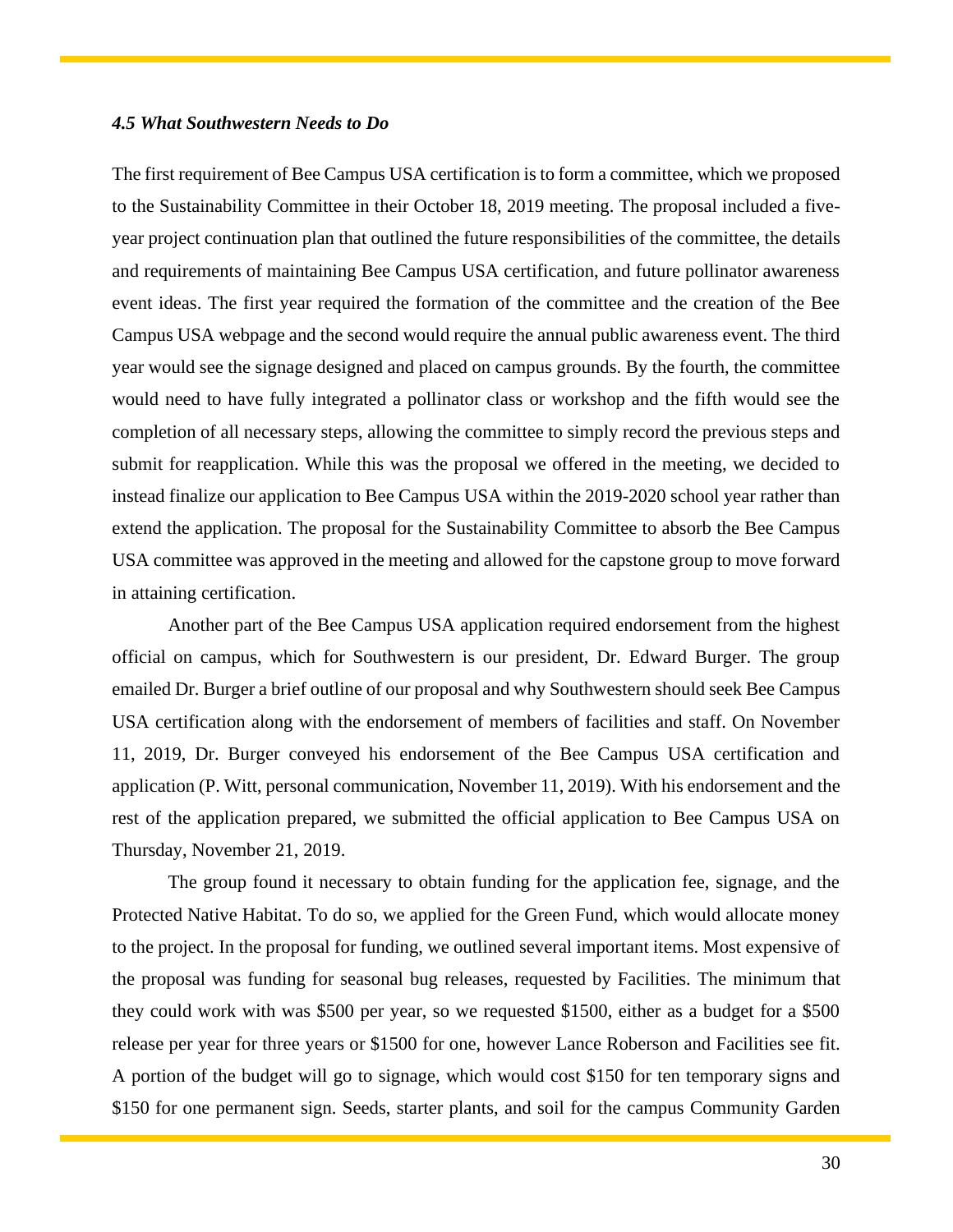and the courtyard inside the library, with approval from Amy Anderson, came to around \$350. We seek to spread seeds, plant starter plants, and install signage on campus in the spring semester. The complete cost of our proposal was \$2,150, which was approved for the full amount on November 22nd, 2019 (V. Johnson, personal communication, November 25, 2019). The Sustainability Coordinator, Veronica Johnson, has agreed to take on the annual renewal fee of \$100 as part of her budget. Use of this money will help SU exceed in expanding biodiversity on campus and allow it to be a more outstanding bee campus by dedicating the school to greater efforts of protecting pollinator populations.

On December 3, 2019, SU was officially certified as a Bee Campus USA affiliate, the first among our peer institutions. While certainly an accomplishment our group is proud of, many of the capstone group's plans are to expand on what SU already does so that the university has a greater level of commitment than simply what is required by Bee Campus USA. Including the pollinator habitat, greater native species within the library courtyard, and planting native species in the campus garden are not required for certification, but reflect SU's desire and dedication to going beyond in sustainability, and support from Facilities, staff, faculty, and students mirrors this fundamental belief on SU's campus.

## <span id="page-31-0"></span>**5. Conclusion**

This paper has discussed the vitality of biodiversity and pollinator protection, and the ways in which universities can and should take part in the global fight against climate change and widespread habitat and species loss. While humanity has the capacity to adapt to these changes, the billions of organisms we share this planet with do not. Ecosystem services necessary for life on this planet rely heavily on biodiversity, conservation of which is paramount to the survival of life as we know it. In order to protect biodiversity, it is necessary to protect pollinators, as they make possible the propagation of numerous plant species, including our food crops. There are many avenues for the preservation of biodiversity and pollinators aside from habitat protection and conservation, such as including green, natural spaces in urban areas; this capstone stresses the importance of incorporating biodiversity protection into the core values of universities.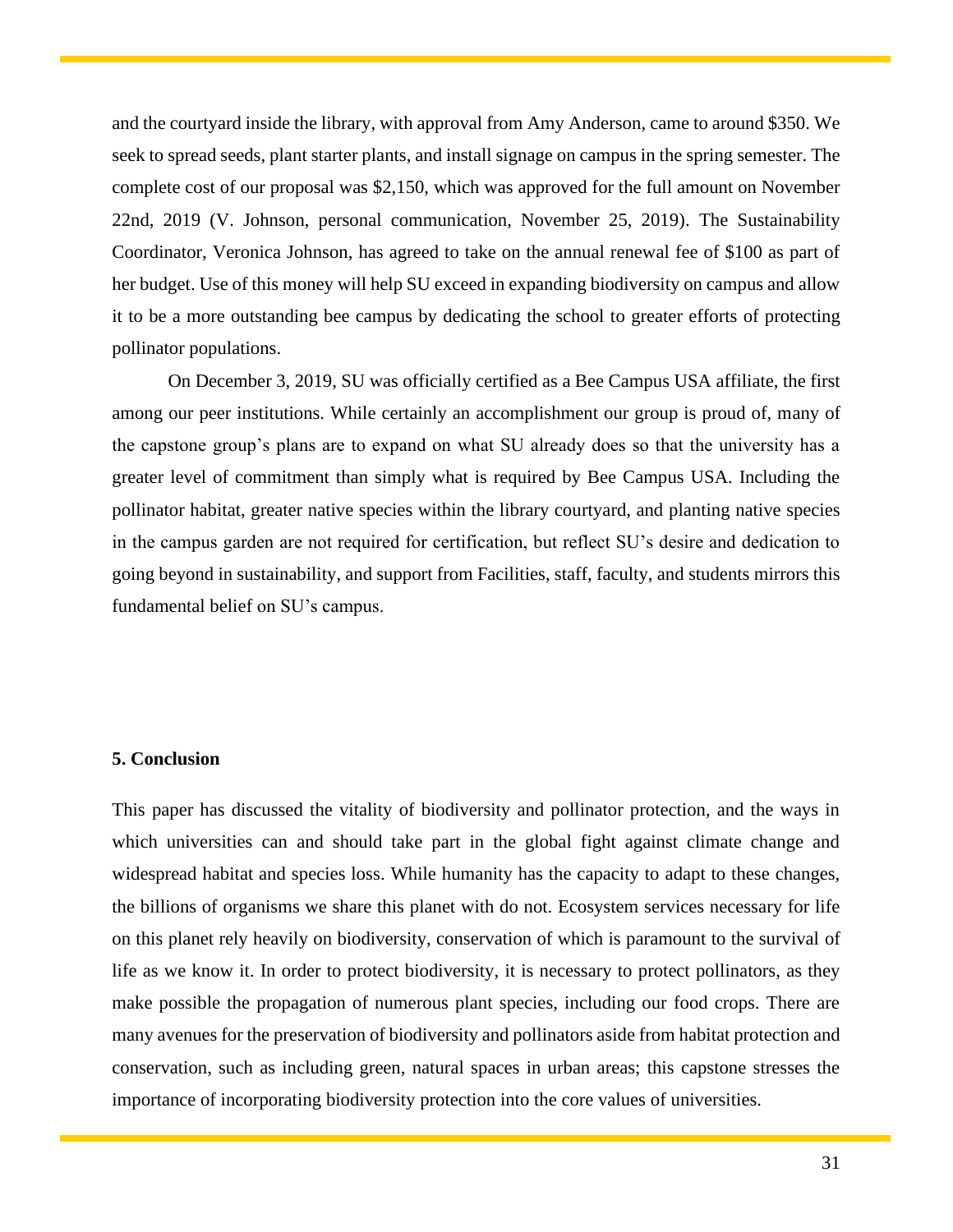At the forefront of social change, universities encourage interdisciplinary research and discourse and the creation of innovative technologies, shape the minds of youth, possess abundant acreage to practice sustainable land use, and often have a heavy influence over their local communities. Although the general aesthetic of college campuses comprises sweeping lawns for socialization and activities, with manicured and often non-native grasses, shrubs, and trees, numerous colleges nation-wide are beginning to practice biodiversity protection, as our case studies show. Student-led initiatives and community engagement, university-led approaches, and certification programs such as Tree Campus USA and Bee Campus USA are primary avenues for biodiversity and pollinator conservation at college campuses.

Our paper has also reviewed the rich history of sustainability and environmental activism at SU, in an effort to highlight the ways in which Bee Campus USA fits directly into SU's core values. The university's switch to fully renewable electricity, the recent creation of the Sustainability Coordinator position, and certification as a Tree Campus USA institution, as well as many other sustainable endeavors, have paved the way for Bee Campus USA certification. This program is an excellent way for SU to show its continued commitment to sustainable practices, specifically through the protection of pollinators, and thus biodiversity. With certification on December 3rd, 2019, SU has become the seventh Bee Campus USA certified affiliate in the state of Texas, and the first among our peer institutions.

Throughout the course of our capstone project, as described above, we found that SU already meets a majority of the requirements for Bee Campus USA. With the absorption of Bee Campus USA duties into the Sustainability Committee, the installation of signage and planting of seeds and starter plants by our capstone group, and the creation of a Bee Campus USA webpage on the SU website, the requirements of certification will be met, and certification will be renewed annually by the Sustainability Committee. However, our group seeks to look beyond these baseline requirements, such as through our work to establish a Protected Native Habitat on campus property, east of the sports fields.

We also suggest further recommendations for actions on campus to support biodiversity protection and Bee Campus USA. One would be the establishment of Charlie's Grove, a largely unused space just east of Joe S. Mundy Hall, which houses Facilities Management, as a pollinator garden. With its pre-existing beds for plants and a cobblestone walkway, as well as its location near the Fountainwood Observatory and a parking lot, this area has excellent ecological,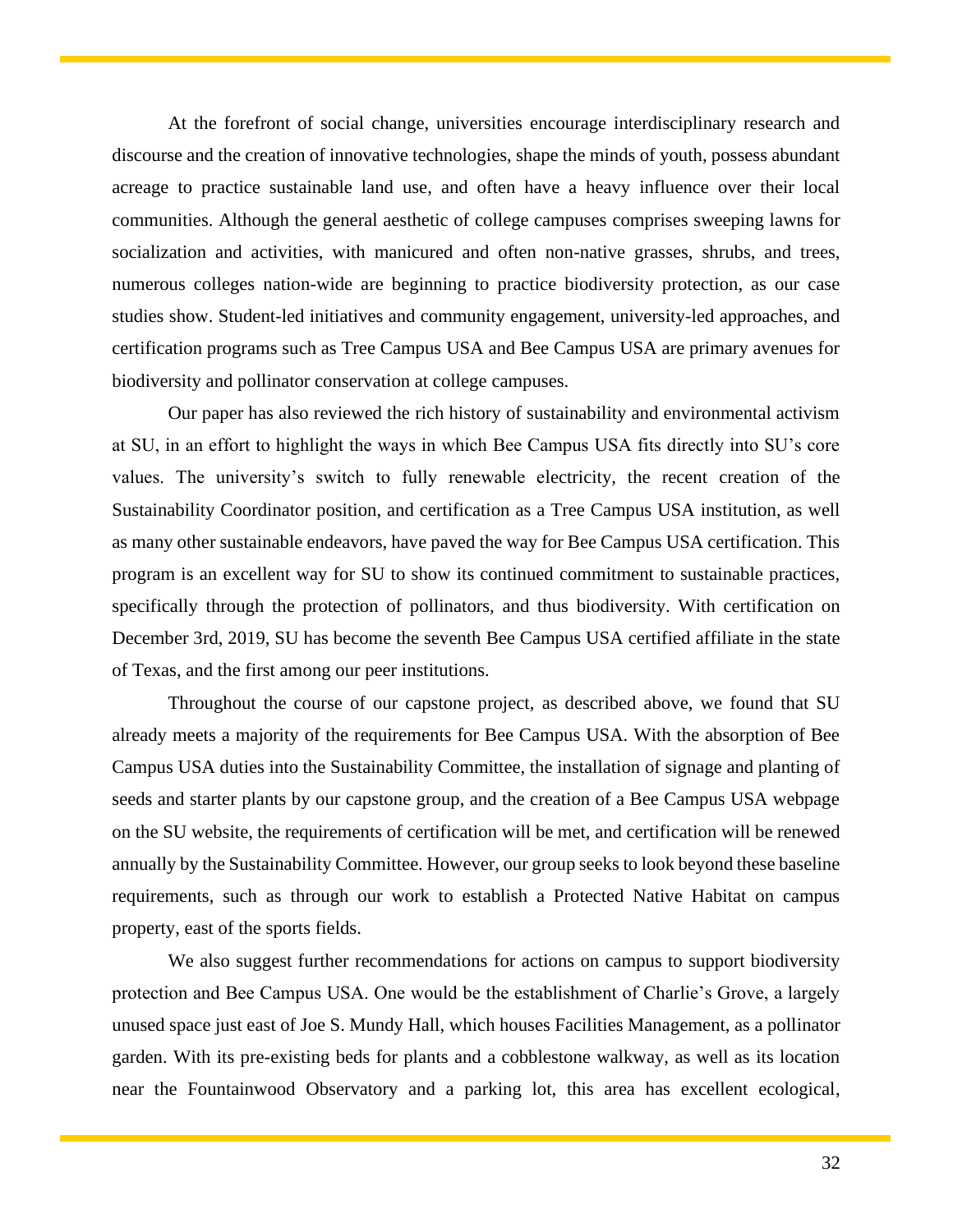engagement, and marketing potential. Similarly, the newly established Protected Native Habitat is a prime location for pollinator protection; the area has not been mowed or irrigated in decades, resulting in native, dense vegetation. While this can make plantings difficult, with a large volunteer effort, such as the Big Event, projects there would be feasible. We also suggest the installation of homes for solitary bees; while beehives already exist on our campus, providing habitat for solitary bees would greatly benefit local populations of bees as well as plants on SU's campus. Additionally, the inclusion of a permanent fund for seasonal bug releases into the budget for Facilities would be ideal; these releases would increase pollinator populations on campus, reduce the need for pesticide use, and could even engage the community by making them into Awareness Events as per Bee Campus USA requirements. In sum, this project not only seeks to highlight Southwestern University's ongoing commitment to sustainability, but also offers further opportunities to engage the campus community in initiatives to preserve our local biodiversity.

## **Acknowledgements**

<span id="page-33-0"></span>We thank the Sustainability Committee, Facilities Management, the Office of Marketing  $\&$ Communications, and the Sustainability Coordinator for their indispensable support in this project, and we thank Dr. Joshua Long for his guidance throughout the capstone process.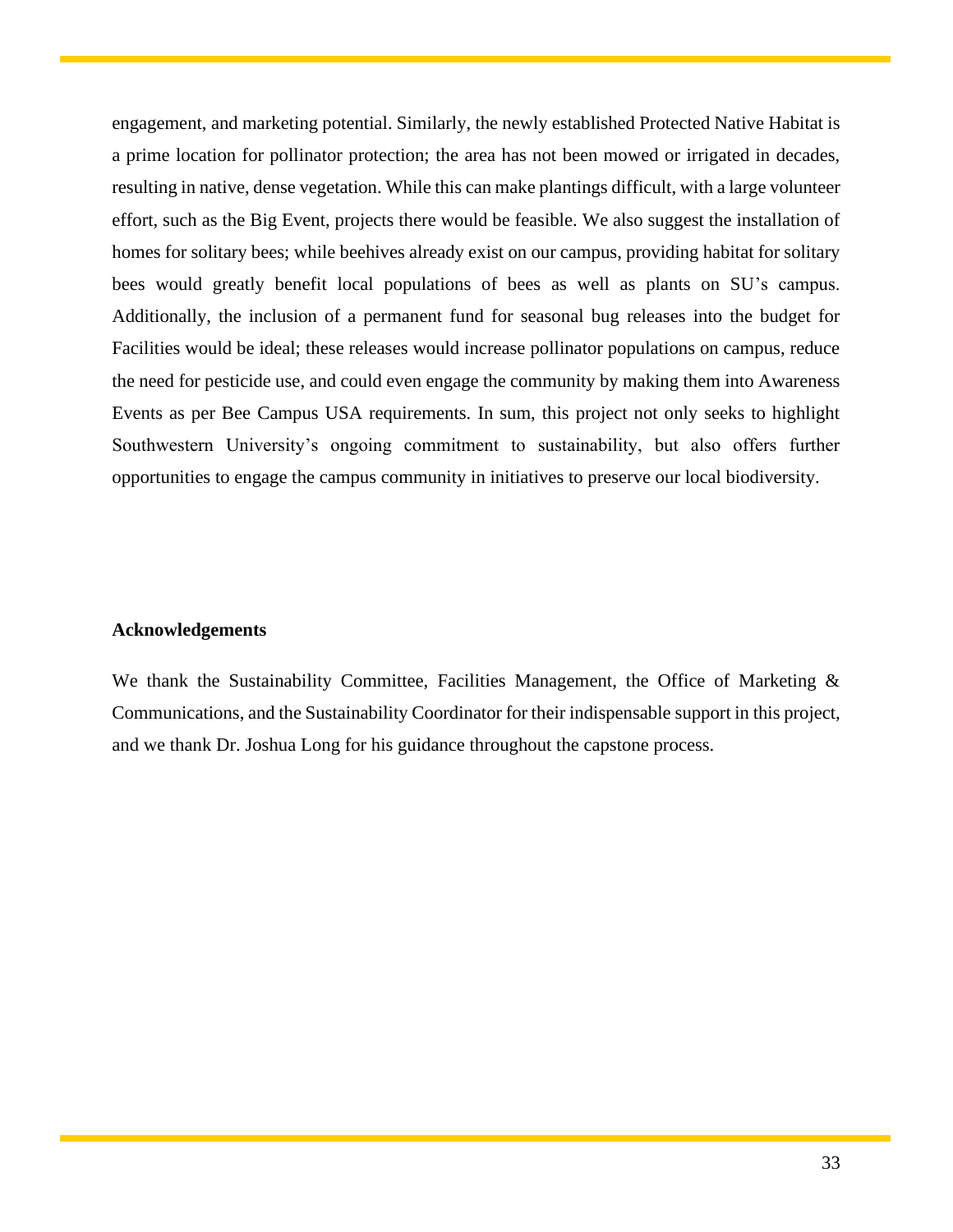## **References**

- AASHE. (2018). Making your Campus a Bee Campus USA affiliate. *The Association for the Advancement of Sustainability in Higher Education*. Retrieved from https://www.youtube.com/watch?v=GYSiI9YfZaw
- ACU Buzz Committee. (n.d.). Bee Campus USA annual report for 2018 pollinator conservation & education [PDF file]. *Abilene Christian University*. Retrieved from https://drive.google.com/file/d/1hdQKuLexm9LqpeFIVJArZn0DV8IpKonl/view
- ADF. (n.d.). Tree Campus USA. *Arbor Day Foundation*. Retrieved from https://www.arborday.org/programs/treecampususa/
- Barthell, J., Randall, J., Thorp, R., & Wenner, A. (2001). Promotion of seed set in yellow star-thistle by honey bees: Evidence of an invasive mutualism. *Ecological Applications, 11*(6), 1870-1883.
- Bassett, C. (2015). *The environmental benefits of trees on an urban university campus* (Master of Environmental Studies Capstone Projects thesis, University of Pennsylvania, Philadelphia, United States). Retrieved from http://repository.upenn.edu/mes\_capstones/66
- BCI. (n.d.). Congress avenue bridge. *Bat Conservation International*. Retrieved from http://www.batcon.org/index.php/our-work/regions/usa-canada/protect-mega-populations/cab-intro
- Bouma, C., Huizenga, E., & Warners, D. (2013). Assessing a reconciliation ecology approach to suburban landscaping: Biodiversity on a college campus. *The Michigan Botanist, 52*(2-4), 93-104.
- Bressette, C., Carroll, S., Soto, C., Winkler, H., Wolk, M., & Yoxall, S. (2018). *Examining the role of activism & action in American college campuses* (Senior thesis, Southwestern University, Georgetown, United States).
- Brown, W., & Hamburger, M. (2012). Organizing for sustainability. *New Directions for Student Services, 2012*(137), 83-96.
- Burtz Huryn, V. M. (1997). Ecological impacts of introduced honey bees. *The Quarterly Review of Biology, 72*(3), 275-297.
- Cameron, S. A., Lozier, J. D., Strange, J. P., Koch, J. B., Cordes, N., Solter, L., & Griswold, T. (2011). Patterns of widespread decline in North American bumble bees. *Proceedings of the National Academy of Sciences, 108*(2), 662-667.
- Cardinale, B., Duffy, J., Gonzalez, A., Hooper, D., Perrings, C., Venail, P., . . . Naeem, S. (2012). Biodiversity loss and its impact on humanity. *Nature, 486*(7401), 59-67.
- Ceballos, G., & Ehrlich, P. (2018). The misunderstood sixth mass extinction. *Science, 360*(6393), 1080-1081.
- Clifford, D., & Petrescu, C. (2012). The keys to university-community engagement sustainability. *Nonprofit Management and Leadership, 23*(1), 77-91.
- CBC Bee Campus USA Committee. (n.d.). Bee Campus USA annual report for 2018 pollinator conservation & education [PDF file]. *Coastal Bend College*. Retrieved from https://drive.google.com/file/d/1aKqN29ErCEPqVi4peTmJ8wxruU2UEw0W/view
- Colding, J., & Barthel, S. (2017). The role of university campuses in reconnecting humans to the biosphere. *Sustainability, 9*(12), 2349, 1-13.
- Dearborn, D. C., & Kark, S. (2010). Motivations for conserving urban biodiversity. *Conservation Biology, 24*(2), 432-440.
- DeJong, L. N., Warners, M. G., & Warners, D. P. (2017). Converting lawn to restored forest on a midwest college campus: A seven year assessment of herbaceous plant establishment. *Ecological Restoration, 35*(2), 167-174.
- DeLong, D. (1996). Defining biodiversity. *Wildlife Society Bulletin, 24*(4), 738-749.
- Egan, John. 2019. The 10 largest college campuses in the U.S. *LawnStarter*. Retrieved from https://www.lawnstarter.com/blog/college-rankings/biggest-college-campuses-in-us/
- FAO. 2018. Why bees matter: The importance of bees and other pollinators for food and agriculture. [PDF file]. *Food and Agriculture Organization of the United Nations*. Retrieved from http://www.fao.org/3/i9527en/i9527en.pdf
- FAO. n.d. AGP biodiversity and ecosystem services. *Food and Agriculture Organization of the United Nations*. Retrieved from http://www.fao.org/agriculture/crops/thematic-sitemap/theme/biodiversity/en/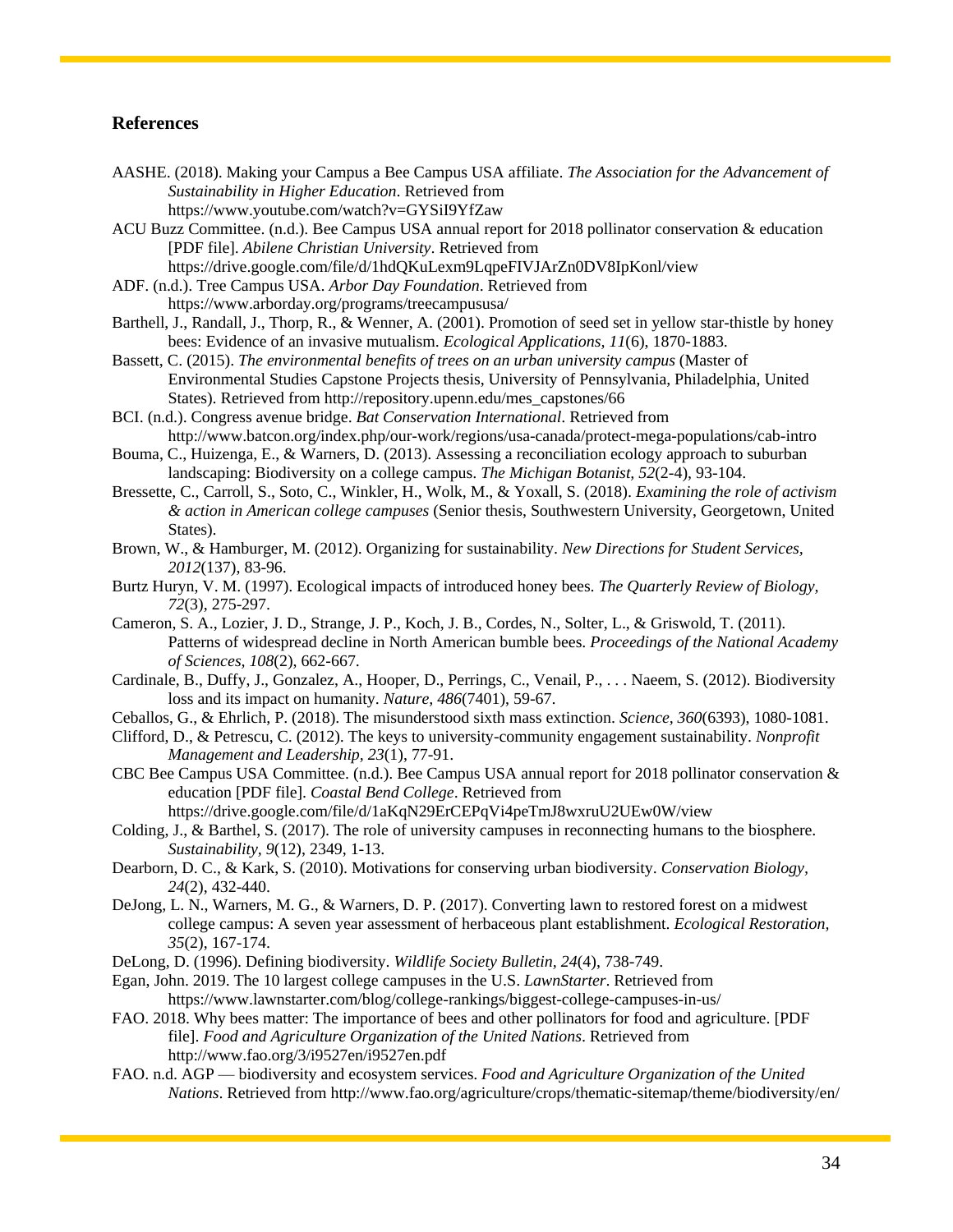- Gathmann, A., & Tscharntke, T. (2002). Foraging ranges of solitary bees. *Journal of Animal Ecology, 71*(5), 757-764.
- Goulson, D. & Derwent, L. C. (2004). Synergistic interactions between an exotic honeybee and an exotic weed: Pollination of *Lantana camara* in Australia. *Weed Research, 44*(3): 195-202.
- Gray, E. (2013). *Examining the sustainability of lawns on campus* (UBC Social Ecological Economic Development Studies Student report, University of British Columbia, Vancouver, Canada).
- Harrison, P., Berry, P., Simpson, G., Haslett, J., Blicharska, M., Bucur, M., . . . Turkelboom, F. (2014). Linkages between biodiversity attributes and ecosystem services: A systematic review. *Ecosystem Services 9*, 191-203.
- Johnson, L., & Castleden, H. (2011). Greening the campus without grass: Using visual methods to understand and integrate student perspectives in campus landscape development and water sustainability planning. *Area, 43*(3), 353-361.
- Johnson, V. (n.d.). Campus stewardship: Grounds. *Southwestern University*. Retrieved from https://www.southwestern.edu/about-southwestern/sustainability/campus-stewardship/grounds/
- Kermath, B. (2007). Why go native? Landscaping for biodiversity and sustainability education. *International Journal of Sustainability in Higher Education, 8*(2), 210-223.
- Klein, A.-M., Vaissière, B. E., Cane, J. H., Steffan-Dewenter, I., Cunningham, S. A., Kremen, C., & Tscharntke, T. (2006). Importance of pollinators in changing landscapes for world crops. *Proceedings of the Royal Society B: Biological Sciences, 274*(1608), 303–313.
- Krasny, M. E., & Delia, J. (2014). Campus sustainability and natural area stewardship: Student involvement in adaptive comanagement. *Ecology and Society, 19*(3), 27.
- Kunz, T. H., Torrez, E. B. D., Bauer, D., Lobova, T., & Fleming, T. H. (2011). Ecosystem services provided by bats. *Annals of the New York Academy of Sciences, 1223*(1), 1–38.
- Losey, J., & Vaughan, M. (2006). The economic value of ecological services provided by insects. *Bioscience, 56*(4), 311-323.
- Millennium Ecosystem Assessment. (2005). Ecosystems and human well-being: Synthesis. Washington, DC: Island Press.
- Mitton, C. J., & Guevin, T. G. (2003). Building commitment to sustainability through habitat restoration: A case study of Valley Forge Christian College. *International Journal of Sustainability in Higher Education, 4*(3), 250-256.
- Nair, A. V., Mitra, P., & Bandyopadhyay, S. A. (2014). Studies on the diversity and abundance of butterfly (Lepidoptera: Rhopalocera) fauna in and around Sarojini Naidu college campus, Kolkata, West Bengal, India. *Journal of Entomology and Zoology Studies, 2*(4), 129-134.
- Northland College. (2018). Northland college becomes first Wisconsin bee campus. *Northland College*. Retrieved from https://www.northland.edu/news/beecampususa/
- NSF. (n.d.). Pollinator biodiversity. *National Science Foundation*. Retrieved from https://www.nsf.gov/discoveries/disc\_summ.jsp?cntn\_id=295868&org
- Pappas, E. (2012). A new systems approach to sustainability: University responsibility for teaching sustainability in contexts. *Journal of Sustainability Education, 3*.
- Roman, L., Fristensky, J., Eisenman, T., Greenfield, E., Lundgren, R., Cerwinka, C., . . . Welsh, C. (2017). Growing canopy on a college campus: Understanding urban forest change through archival records and aerial photography. *Environmental Management, 60*(6), 1042-1061.
- Saha, M., Sarkar, I., Barik, L., Das, R. P., & Dey, S. R. (2015). Butterfly diversity of Berhampore girls' college campus, Murshidabad, West Bengal, India: A preliminary assessment. *The Beats of Natural Sciences, 2*, 1-12.
- Salles, J. (2011). Valuing biodiversity and ecosystem services: Why put economic values on nature? *Comptes Rendus Biologies, 334*(5-6), 469-482.
- Salvia, V. (2018). Bee campuses across the nation are improving the environment for students and pollinators. *College Choice*. Retrieved from https://www.collegechoice.net/the-advisor/bee-campuses-across-thenation-are-improving-the-environment-for-students-and-pollinators/
- Schwarz, M., & Hurst, P. (1997). Effects of introduced honey bees on australia's native bee fauna. *Victorian Naturalist, 114*(1), 7-12.